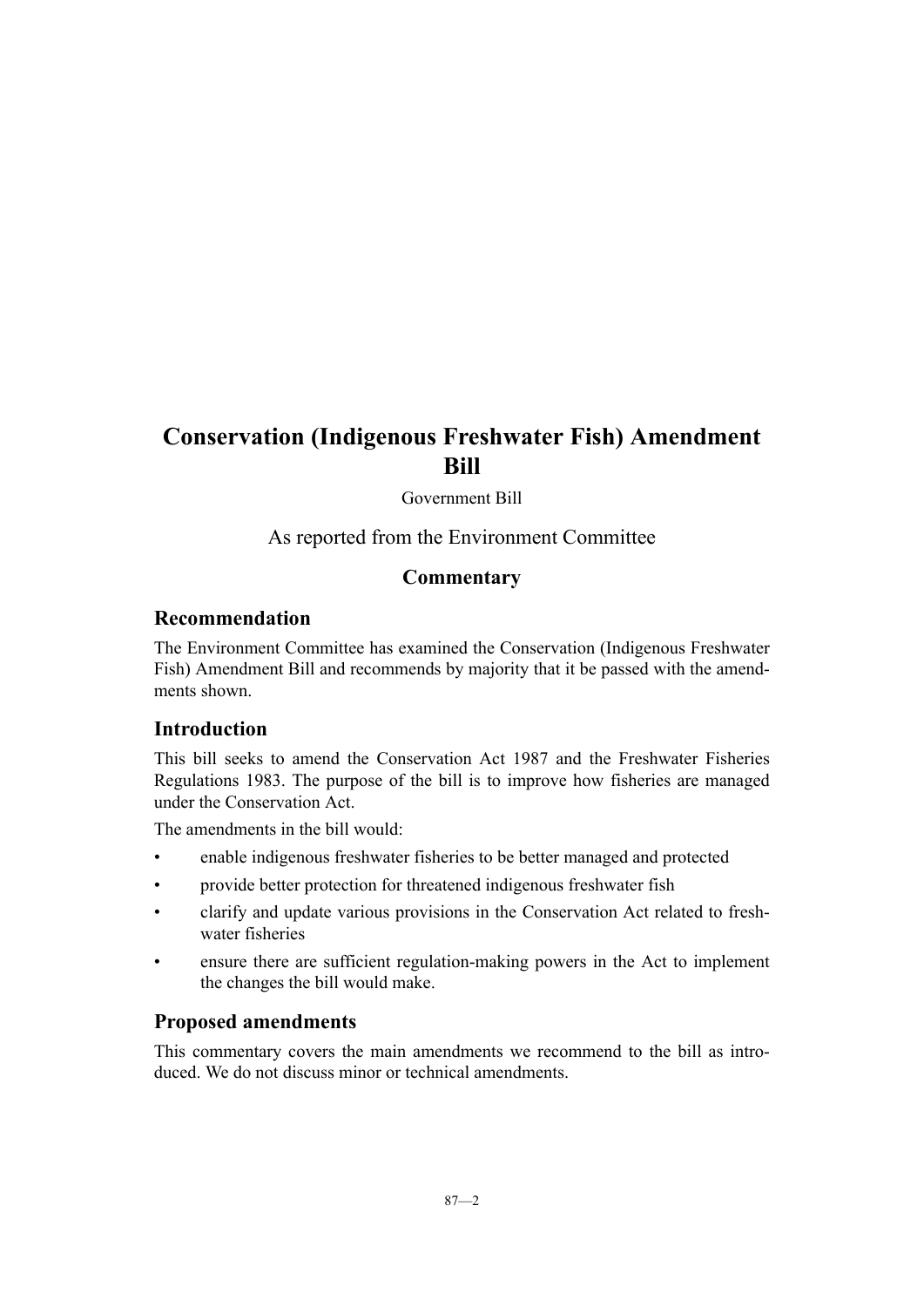## **Defining freshwater fish**

The bill as introduced would use the definition of freshwater fish found in the Conservation Act. We consider that definition unclear, and recommend replacing it with a list of fish considered to be freshwater fish for the purposes of the Act. For practicality, we recommend that this list be at the genus or family level, rather than listing species.

Our recommendation would replace the definition of freshwater fish in section 2 of the Conservation Act with our proposed new definition set out in clause 4(1).

## **Hierarchy of management plans**

We recommend deleting clause 5(3) of the bill. As introduced, this clause stipulates that if there was a conflict between management plans, then a freshwater fisheries management plan would prevail over a sports fish and game management plan.

Part 3A of the Conservation Act already sets out the hierarchy of management plans, and specifies the procedure for preparing and approving a management plan. We consider that these provisions appropriately deal with any possible conflicts between plans. Therefore, we consider clause 5(3) unnecessary and think that it would undermine the provisions already in Part 3A of the Act.

## **Statutory jurisdiction over freshwater fisheries**

Freshwater fisheries are managed under the Conservation Act, the Fisheries Act 1983, and the Fisheries Act 1996. Section 26ZG of the Conservation Act clarifies the relationship between these statutes. It does so by setting out the situations in which that Act's provisions relating to freshwater fisheries (contained in Part 5B) do not apply, and another statute applies instead.

Clause 6 of the bill as introduced would replace section 26ZG(2)(c) of the Conservation Act. The proposed new section would update the situations in which Part 5B of the principal Act would not apply. The aim is to reflect current law and provide clarity about the relationship between statutes.

We recommend making two amendments to the proposed new section.

#### **The Fisheries Act 1983**

We recommend amending clause 6 to remove the reference to the Fisheries Act 1983 in proposed new section  $26ZG(2)(c)(i)$ .

The Fisheries Act 1983 no longer contains any provisions that are relevant to section 26ZG of the principal Act. Therefore the reference is not needed.

#### **Fisheries controls in Treaty settlement legislation**

Clause 6 would amend section  $26ZG(2)(c)$  of the Conservation Act. As introduced the provision would allow for persons authorised "whether generally or specifically" by Treaty settlement legislation to be exempt from Part 5B of the Act. We consider that the word "generally" makes the provision unclear and recommend that the

2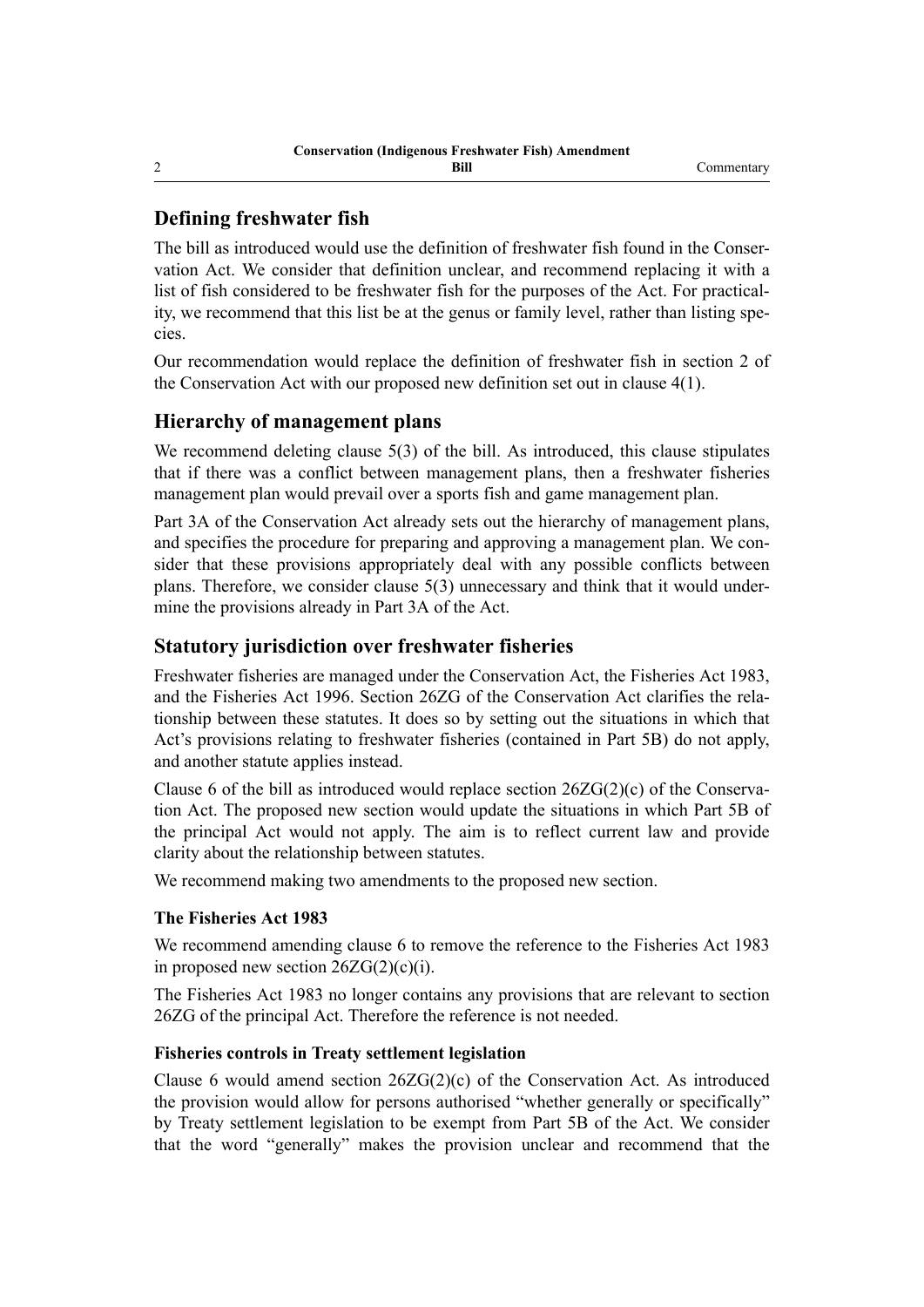exemption only apply to persons specifically authorised by Treaty settlement legislation. We therefore recommend removing the word "generally" from proposed section  $26ZG(2)(c)(iv)$ .

## **Taking indigenous freshwater fish**

We recommend several amendments to clause 7 and the insertion of new clause 16A to fine tune prohibitions and restrictions on taking indigenous freshwater fish.

Clause 7 would insert new sections 26ZHA to 26ZHD into the Conservation Act. New clause 16A would insert new Part 2 (which contains clauses 2 to 6) into Schedule 1AA of the Act which sets out transitional, savings, and related provisions.

We discuss clause 6 of new Part 2 later in our report as it relates to regulations.

#### **Temporarily taking indigenous freshwater fish**

Paragraph (c) of proposed new section 26ZHB(2) would allow freshwater fish to be taken temporarily in certain situations. As introduced, we consider that this provision could raise the possibility of indigenous freshwater fish being legally transferred between water bodies. We consider it undesirable to transfer indigenous freshwater fish between water bodies because it could create a biosecurity risk or result in fish being transferred to unsuitable habitats. We therefore recommend replacing proposed section  $26ZHB(2)(c)$  to require fish to be kept in close proximity to the waters they are taken from.

Our recommendation would also require persons temporarily taking fish to be in close proximity of the fish and fishing device at all times. This would prevent the use of overnight set nets, which can harm fish. It would also encourage prompt return of fish temporarily taken, minimising the potential for fish to be harmed.

#### **General authorisations from the Director-General**

In the bill as introduced, the Director-General would need to issue specific authorisations to allow individuals to take indigenous freshwater fish from conservation areas. We recommend that the Director-General also have the power to issue general authorisations to take fish from an area other than a national park, by notice in the *Gazette*.

Our recommendation would amend clause 7 to insert new section 26ZHD into the Conservation Act. This would require the authorisation notice to specify the kind of fish that may be taken, and the area from which and manner in which they may be taken. It would also allow conditions or restrictions to be placed on an authorisation. We think these provisions would appropriately constrain the power to make a general authorisation.

#### **The bill's effect on whitebaiters**

We recognise that the prohibitions and restrictions in clause 7 would stop some whitebaiters who have traditionally fished in conservation areas from continuing to do so.

The Department of Conservation (DOC) is currently reviewing how whitebait management could be improved. We believe the provisions in this bill should be able to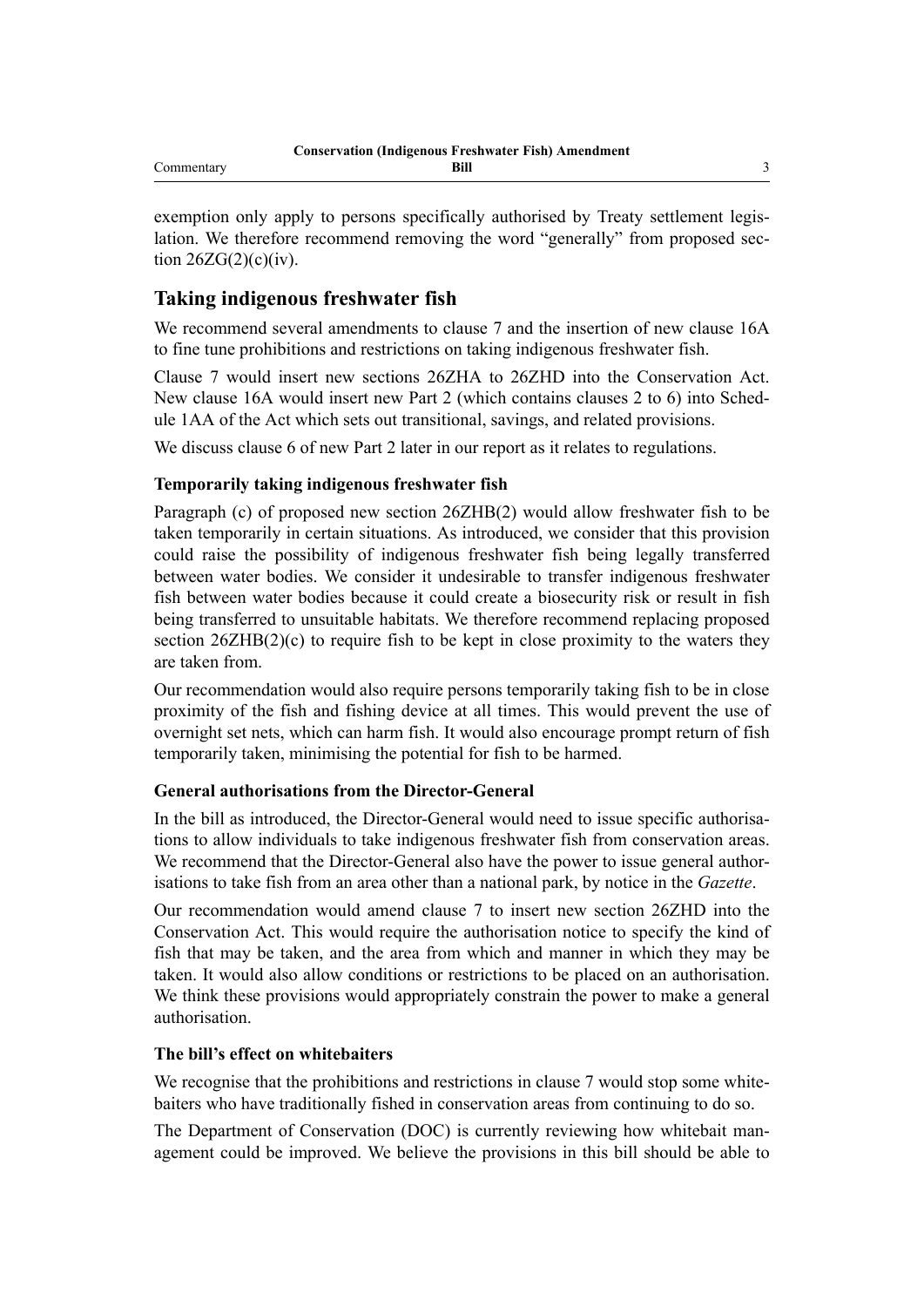facilitate any changes that come out of the review and ensure that any prohibitions or restrictions are implemented fairly.

### *General authorisations*

Our recommended new section 26ZHD would allow the Director-General to make a general authorisation to take indigenous freshwater fish. We consider this a suitable mechanism by which to allow people to fish for whitebait in conservation areas, if deemed appropriate.

#### *Transitional provision for first year*

We recommend inserting a transitional provision that would allow whitebaiting in conservation areas for the first year after the bill's enactment. We consider this a suitable amount of time for officials to consult on whether it would be appropriate to authorise continued fishing.

Our recommendation would insert clause 4 of new Part 2 into Schedule 1AA of the Conservation Act, which sets out transitional, savings, and related provisions.

#### **Aquariums**

There can be some circumstances in which it is desirable for people to take indigenous freshwater fish, such as taking fish for aquariums for educational purposes. New section 26ZHD would enable this to happen by authorisation of the Director-General.

#### **Transitional, savings, and related provisions**

#### *Compliance with consent requirements under the Resource Management Act 1991*

We recommend inserting clause 5 into schedule 1AA (new Part 2) of the Conservation Act. Our amendment recognises that some consents already granted under the Resource Management Act necessarily entail taking fish. It would provide an exemption from the prohibitions and restrictions in section 26ZHB for persons who must take fish to comply with a consent, if taking those fish was not restricted before the bill was enacted.

#### *Existing authorisations under the Conservation Act*

We recommend inserting clause 3 into schedule 1AA (new Part 2) of the Conservation Act. Our amendment would ensure that any authorisations for taking fish issued under the Conservation Act before the bill came into effect would continue to apply. We believe this would provide consistency and assurance to permit holders.

## **Spawning**

Section 26ZJ of the Conservation Act makes it an offence to disturb or damage a spawning area. The bill acknowledges that this places an unreasonable burden on affected parties, creates a lot of uncertainty, and is too difficult to enforce. As introduced, the bill addresses some of the difficulties with compliance and enforcement.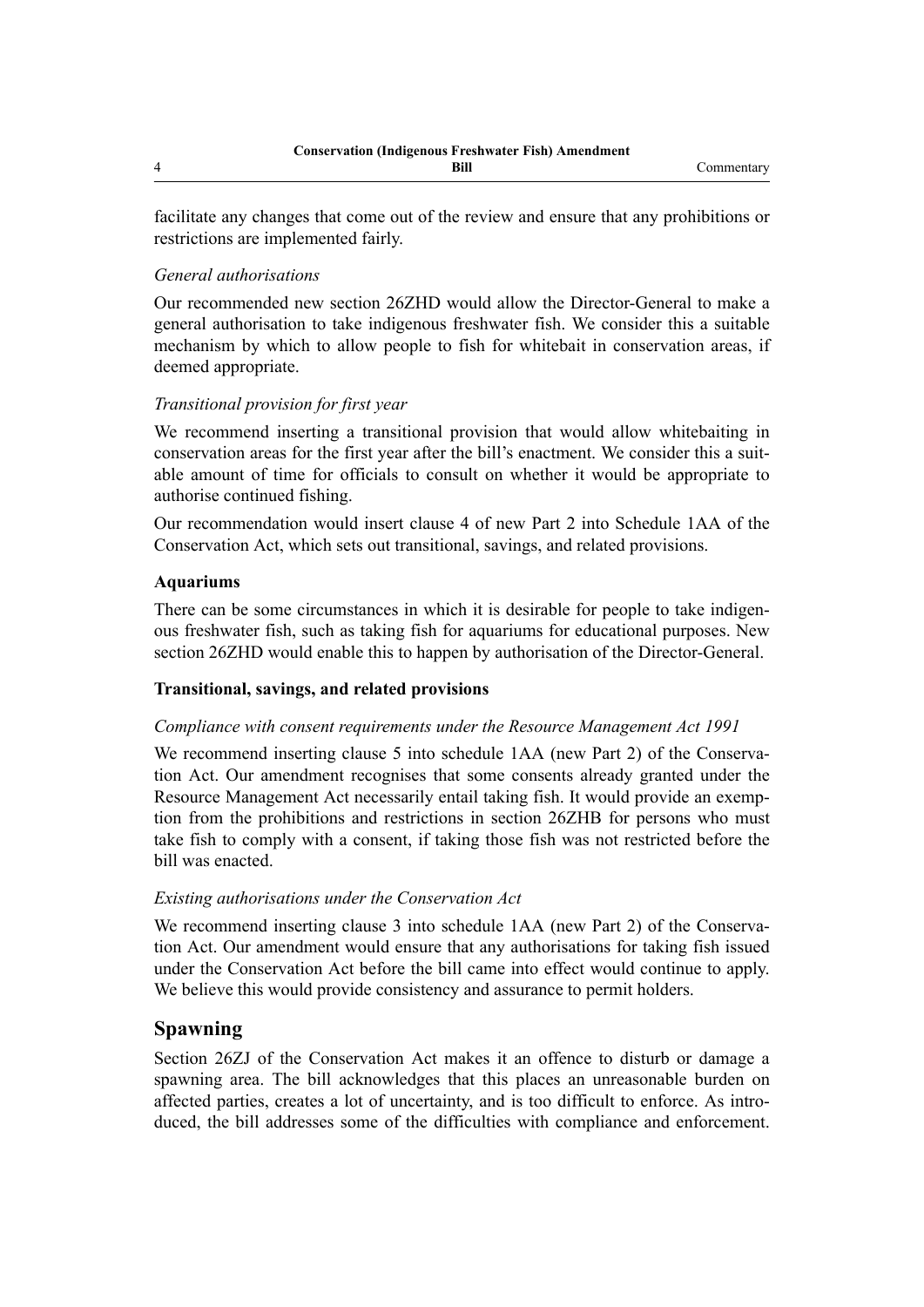However, we recommend several amendments to ensure that spawning areas are adequately protected, and to make it clear what activities and areas would be affected.

We recommend replacing existing section 26ZJ of the Conservation Act with new section 26ZJ, as set out in clause 9. We also recommend amending clause 9 to insert new section 26ZJA into the Act.

#### **Declaration of spawning area**

Currently, section 26ZL(1)(a) of the Conservation Act allows the Director-General to declare any specific waters to be a spawning area for freshwater fish. Clause 11 (new section 26ZL) of the bill as introduced would give the Director-General the same power in relation to spawning areas that are on land rather than in water.

We recommend that the mechanism for the Director-General to make such declarations be included in proposed new section 26ZJA. This would place all the provisions about spawning in consecutive sections of the Act.

We also recommend that a declaration of a spawning area should be made by notice in the *Gazette*. Further, before making such a declaration, the Director-General should be required to have reasonable grounds to believe that the area is being used by fish for spawning or that the area would be suitable as a spawning area for fish that use it.

To make these changes, we recommend amending clause 9 to insert new section 26ZJA into the Conservation Act. We also recommend amending clause 11 to remove proposed section  $26ZL(1)(aa)$  and to repeal section  $26ZL(1)(a)$ .

#### *Restricting entry to land*

Clause 11 of the bill as introduced would allow the Director-General to prohibit entry to land that has been declared a spawning area, or to impose restrictions and conditions. We consider this unduly limiting because human entry is itself unlikely to affect spawning.

As noted above, we propose amending clause 11 to remove section 26ZL(1)(aa).

#### **Defining what constitutes a spawning area**

We recommend changes in new clause 9 to make it clear that provisions about disturbing spawning areas would only apply to areas that have been declared a spawning area by the Director-General.

It is likely that fish spawn in many locations across a water body, and it is difficult to identify spawning areas. Currently, spawning areas could be interpreted to mean most of a water body or only the few areas which are known spawning areas. Therefore, we consider it necessary to better define what would be considered a spawning area.

Our recommendation would replace section 26ZJ(1)(a) of the Conservation Act with our proposed new section  $26ZJ(1)(a)$  so that the offence of disturbing a spawning area would only apply to a declared spawning area.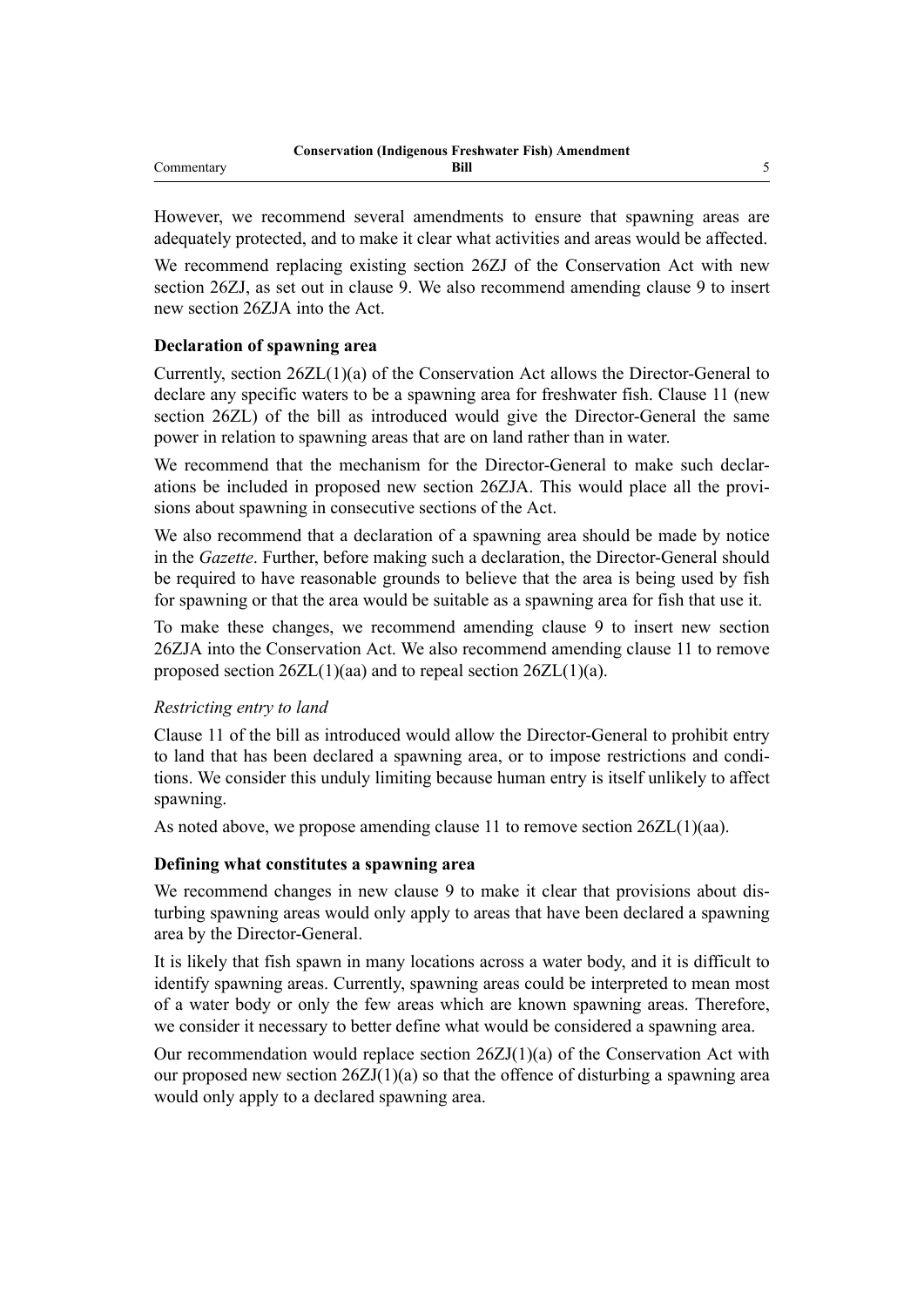#### **Prohibition of activities which disturb spawning areas**

Under the Conservation Act at present, a person commits an offence if they disturb or damage a spawning area for any freshwater fish. We propose simplifying this offence to focus on disturbing a spawning area, as any damage to a spawning area would also disturb it.

We recommend amending clause 9 to insert new section 26ZJA(6) into the Act. This would make it clear that an activity is considered to disturb a spawning area if it disturbs the act of spawning or makes the area less suitable for spawning. We consider it unnecessary to criminalise activities which disturb spawning areas but do not affect their suitability for spawning.

#### **Authorising disturbance to spawning areas**

#### *General authorisations*

We recommend inserting new section 26ZJA(3) which would allow the Director-General to make a general authorisation, by notice in the *Gazette*, to allow an activity to be undertaken that would disturb a spawning area. We believe disturbing a spawning area is justifiable in some circumstances and should be provided for. We recommend including safeguards so that, before a general authorisation was made, the Director-General would have to be satisfied that one of the following criteria was met:

- The activity would have no more than a minor effect on the suitability of the area for spawning.
- The activity is necessary for the restoration of the spawning area.
- The purpose of the activity outweighs any adverse effects on the spawning area.

We also foresee situations where it would be uncertain whether an activity would disturb a spawning area. We wish to avoid any confusion this may cause. We believe that a general authorisation would be an appropriate mechanism to quickly clarify whether an activity was allowed.

Our recommendation would insert new section 26ZJA(3) into the Conservation Act, through new clause 9.

#### *Specific authorisations*

The bill as introduced would allow the Director-General in very limited circumstances to authorise a person to undertake an activity that would disturb a spawning area. We recommend that the constraints on issuing specific authorisations be the same as those for general authorisations. This would slightly widen the situations in which a specific authorisation could be issued. As explained above, we believe the proposed constraints strike a suitable balance.

6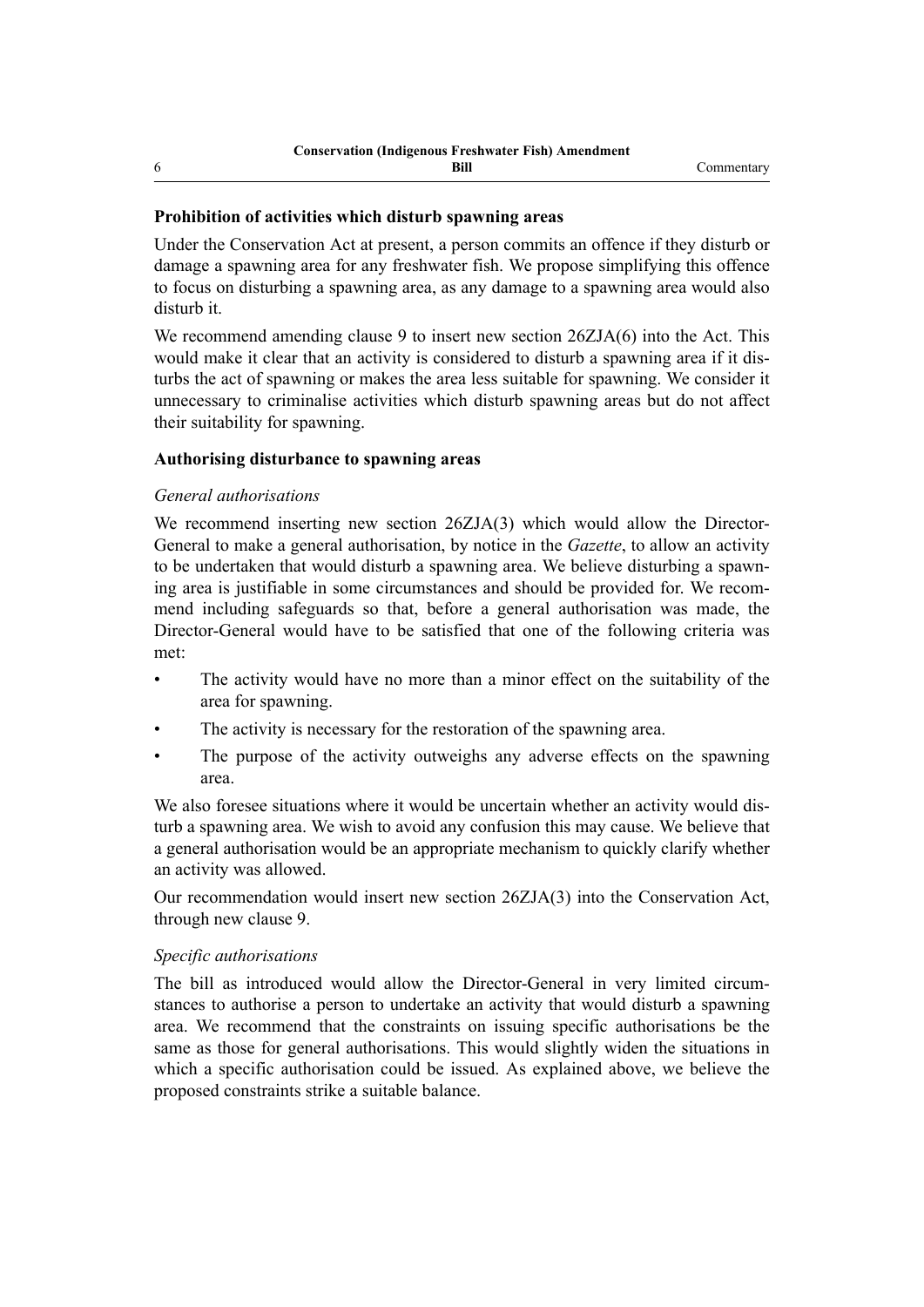To do this, we recommend deleting the specific authorisation provision in clause 9(3) and inserting a new specific authorisation provision in new clause 9. This would insert new section 26ZJA(4) into the Conservation Act.

## **Restrictions on transfer of aquatic life**

We recommend amending clause 12 to require the Minister of Conservation to notify the relevant fish and game council at least 10 working days before a decision is made to transfer a sports fish under section 26ZM of the Conservation Act. We also recommend that, when deciding to transfer a sports fish, the Minister should have regard to any comments provided by the fish and game council.

Our recommendation would make fish and game councils aware of the transfer of sports fish without risking lengthy consultation processes or burdening councils by requiring them to respond.

This recommendation would insert new section 26ZM(4)(d) into the Conservation Act.

## **Regulations**

#### **Hydroelectricity dams**

Section 48A(1)(na), inserted by clause 16(2) of the bill, would allow regulations to be made which would prohibit, restrict, or regulate any structure that could impede or affect the passage of a freshwater fish.

We recommend inserting a provision into new clause 16A that would exempt existing hydroelectricity dams from such regulations, except in relation to maintaining existing facilities that permit the passage of fish. Our reasons for this exemption are:

- there are not many hydroelectricity dams in New Zealand
- the effects of hydroelectricity dams on fish passage are well understood
- the owners of these dams have almost no options to mitigate the effects on the passage of fish.

Our amendment would insert clause 6 into new Part 2 of Schedule 1AA of the Conservation Act.

#### **Indigenous freshwater fish**

Clause 16(3), inserting new section  $48A(1)(r)(ii)$ , would create a new regulation-making power to control activities that are reasonably likely to injure or kill specified indigenous freshwater fish. We consider the proposed power too broad. We recommend that controls should only be allowed that are reasonably necessary to prevent fish being injured or killed.

We recommend amending proposed new section  $48A(1)(r)(ii)$  of the Conservation Act accordingly.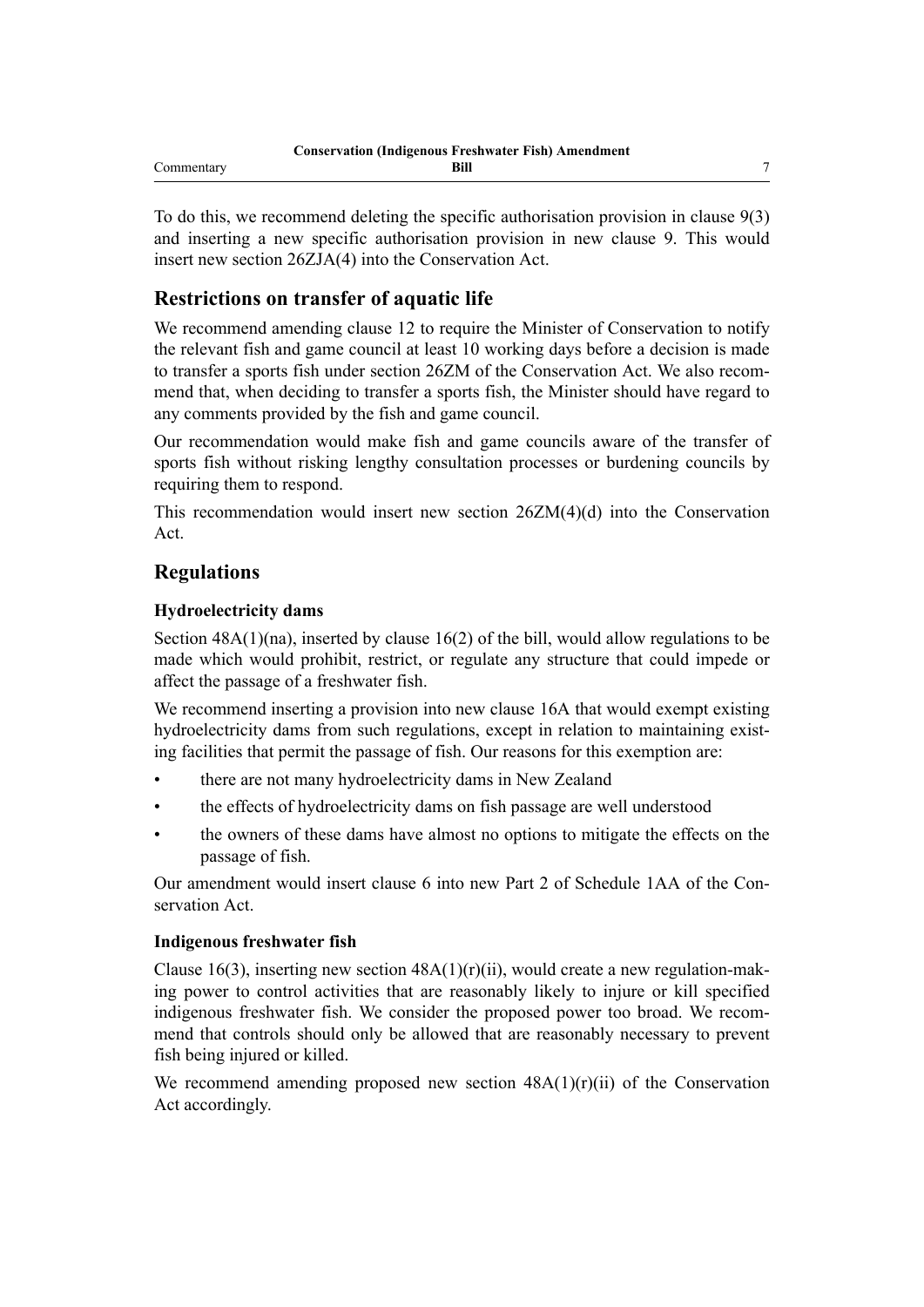#### **Consultation requirement**

We recommend inserting clause 16(3A) to insert new section 48A(1A) into the Conservation Act. Our amendment would require the Minister of Conservation to consult appropriately before they make any regulation. While we expect that this would happen in the normal course, we consider it good practice to include a consultation requirement in primary legislation for any regulation-making power.

## **New Zealand National Party minority view**

#### **Executive Summary**

The New Zealand National Party (National Party) opposes this bill.

The National Party supports the protection of indigenous freshwater fish but believes the bill has wide reaching ramifications which are not sensible.

The National Party is the champion of recreation and sports fishing. Sports fishing provides an opportunity to get outdoors, enjoy open spaces, and to put food on the table. As fishing tourism grows, it also provides opportunities for job creation and wealth in smaller communities. The bill as introduced could have negatively affected the sports fishery in New Zealand. National campaigned strongly on changes to clause 5 of the bill on behalf of recreational sports fishers and welcomes the changes as amended.

Whitebaiting creates livelihoods and is a treasured recreational pastime for many New Zealanders. The National Party believes sensible management measures, in conjunction with voluntary initiatives, will enhance population numbers so that we continue to see sustainability of the stock. The bill's transitional clauses suggest a duplicity to the contiguous but separate whitebait consultation process and subsequent management regime process to follow. This indicates that the fishery will be shut down.

The National Party is the defender of private property rights and, while it supports protection of indigenous freshwater fish, any declarations as to spawning areas on private property need to go through a just process. The effects and costs on the landowner need to be considered, particularly in relation to wider business and infrastructure requirements. While there are some exceptions permitted for use of a spawning area, these are all arbitrarily determined by the Director-General of Conservation.

#### **Introduction**

The National Party supported this bill at first reading as it takes the protection and conservation of our indigenous freshwater fish seriously. However, at first reading, the National Party had reservations regarding the extent of the bill. This includes the ramifications on private landowners' rights, our sports fishery, our recreational fishers, and where it leaves Treaty obligations. There are also matters relating to infrastructure development needs, such as gravel extraction and its effects on existing infrastructure, which need to be ironed out.

The National Party had serious concerns about the lack of consultation undertaken on the development of the bill prior to its introduction. Furthermore, we found there was

8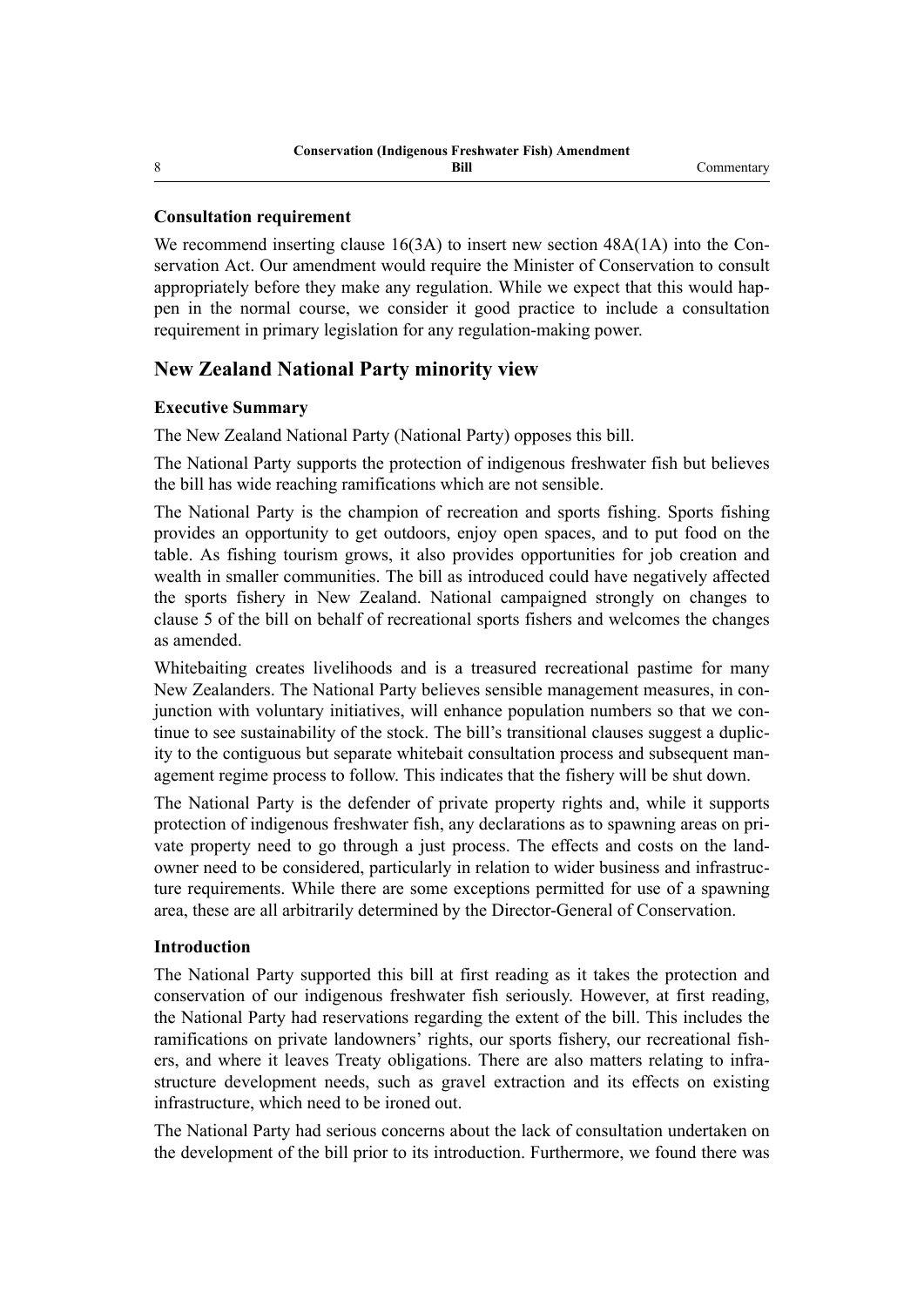a lack of clarity when it came to explaining the purpose, effect, and need for the bill and the process for interrogation of this bill was at best muddled. The submission process was, however, very helpful, but as outlined above, submitters highlighted serious deficiencies in the bill. This gave rise to an extended report-back date.

On introduction the bill was described as minor and technical. The National Party does not agree with such a description. While clarity is provided to existing regulations, we believe that the bill goes wider than it should.

#### **Spawning Areas**

In particular, clauses 9 and 11 have been merged and rewritten to cover powers available to the Director-General of Conservation in relation to spawning areas of indigenous freshwater fish. Here, a mechanism is proposed to enable the Director-General to declare (via *Gazette*) an area to be a spawning area based on a "reasonable belief".

As part of that, the Director-General can arbitrarily decide to prohibit some or all disturbance activities within that area, or authorise the same. For land adjacent to spawning areas this would have a significant impact on private property owners' rights, potentially prohibiting certain activities.

The law as it stands currently renders any disturbance in a spawning area illegal. Conversely, it is admitted that there is little evidence available to prove an area is in fact a spawning area. Because of this, it is our opinion that this amendment will be less permissive in practical terms.

These powers of declaration remain unclear. Will they be subordinate, override the Resource Management Act or will declarations in fact void existing resource consents? This is the crux of Federated Farmers and other submitters' concerns which remain unanswered: namely, will declarations apply to all land tenure? Has the Government undertaken surveys to ascertain potential habitat, furthermore, is there a list of restrictions as to activities? And is there a cost benefit analysis of potential restrictions applied to the land, including enforcement of them?

We are not confident that natural justice principles would be applied throughout the establishment of a declaration process because there is no right of reply built into it. This creates uncertainty and impinges on private property rights.

#### **Whitebait**

National Party members also have concerns with the piecemeal fashion of processes relating to the passage of this bill and the separate, but contiguous, whitebait consultation process. Both overlap yet determinations to be fed into the whitebait management regime process are still unavailable. The ramifications of this or how the bill will relate or be used in relation to it have not been adequately described. It has therefore been difficult to get a line of sight across the issues.

As it stands in the bill, fishing in conservation areas will be prohibited, and hence the transition clauses relating to whitebaiting on rivers (such as the Hokitika River) will give a one year grace period until the establishment of the relevant management plans.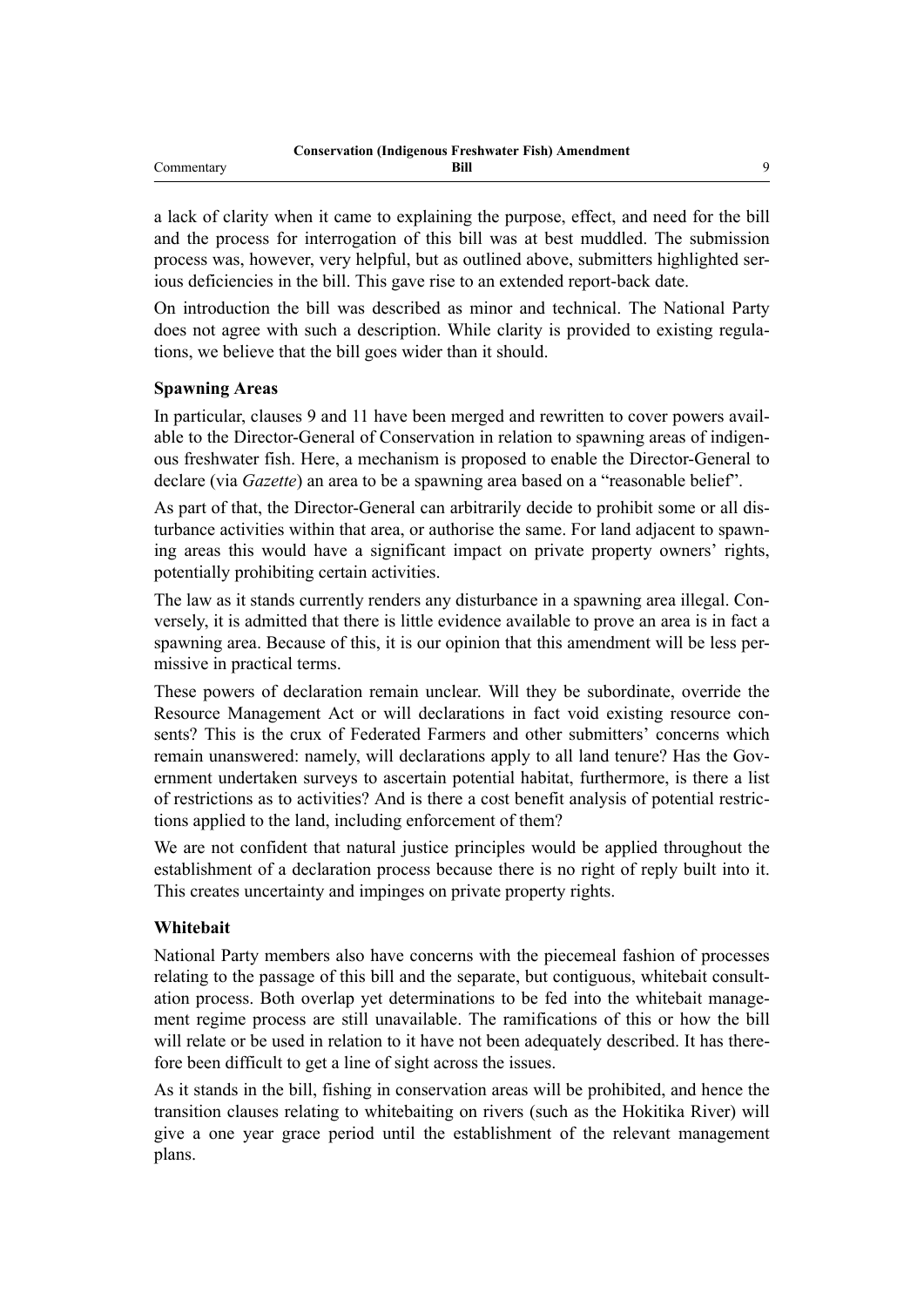It is the National Party's contention that the whitebait consultation process and subsequent management regime process is a stalking horse for this bill and that once it is passed, and the transition period exhausted, whitebaiting will be prohibited.

Whitebaiting is a kiwi tradition: it puts food on the table, creates livelihoods, and is a valued recreational pastime. In parts of New Zealand the whitebaiting community has already subscribed to voluntary protections to assist in the fishery's sustainability. They therefore deserve respect as to any co-management.

#### **Sports Fishery**

The National Party are fierce advocates of recreational fishers and the protection of their rights to fish sports fish. We were concerned (as were numerous submitters) as to the effect of the original drafting of clause 5 where indigenous freshwater fish plans would have priority over sports fish plans. This would render them totally void should there be an inconsistency between the two and enable carte blanche eradication of game species from any waterway without the involvement of Fish and Game.

That is why we welcome the deletion of clause 5(3), which does not dispute the hierarchy of plans, but would enable a more conducive operation of Fish and Game's statutory mandate and management of the sports fishery along with that of the Department of Conservation's mandate.

#### **Conclusion**

The National Party had hoped to be in a position to support this bill. Further measures taken on the conservation estate would have been welcomed such as habitat enhancement, conservation, and practical measures to increase population numbers of indigenous freshwater fish.

However this bill goes too far by impinging on private property rights and potentially riding roughshod over recreational fisheries. And, for a Minister who talks openly about consultation, there was little throughout the formation of this bill.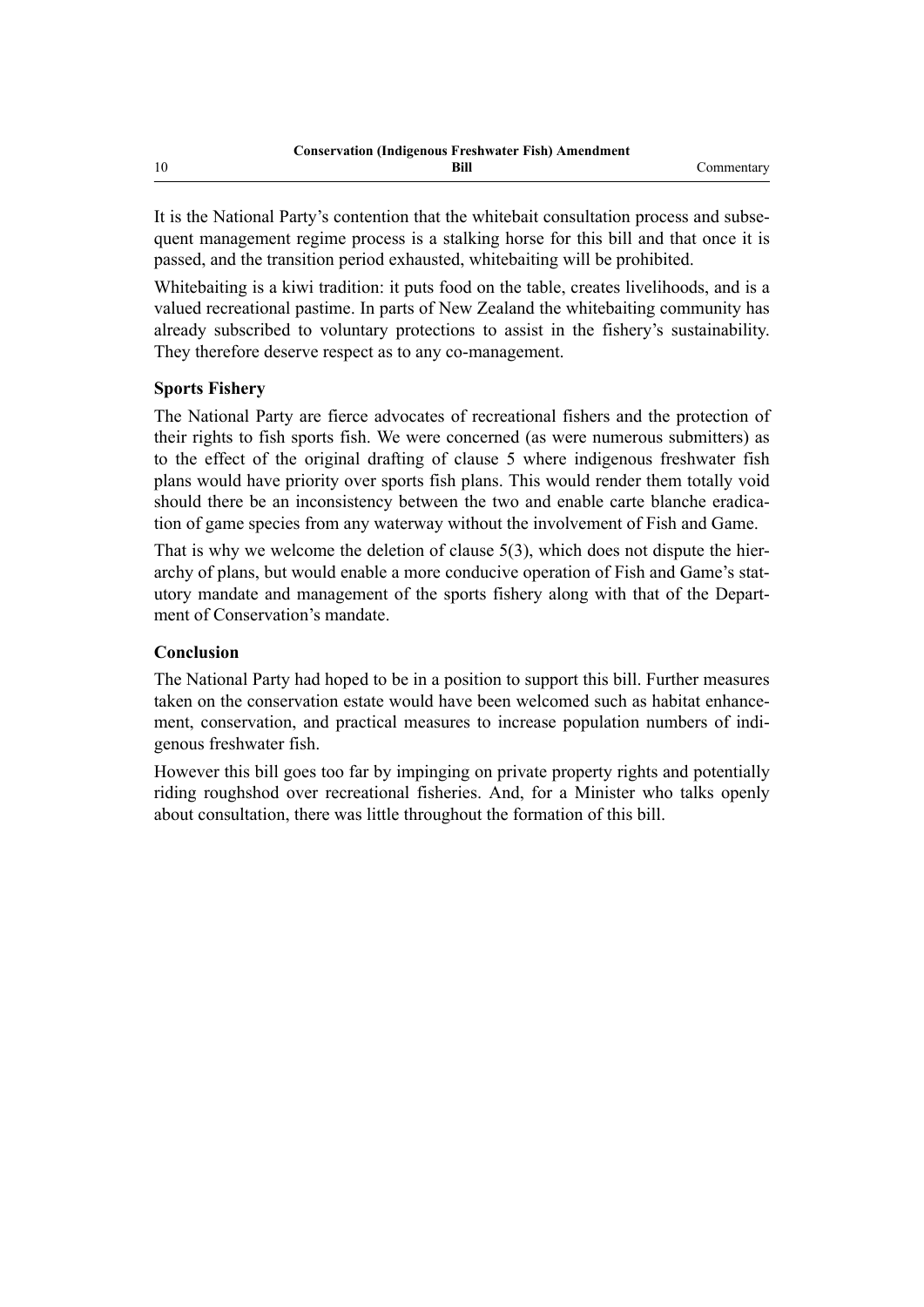#### Commentary

## **Appendix**

#### **Committee process**

The Conservation (Indigenous Freshwater Fish) Amendment Bill was referred to the committee on 11 September 2018. The closing date for submissions was 25 October 2018. We received and considered 1,406 submissions from interested groups and individuals. We heard oral evidence from 61 submitters at hearings in Christchurch and Wellington.

We received advice from the Department of Conservation.

#### **Committee membership**

Dr Duncan Webb (Chairperson, from 25 July 2019) Dr Deborah Russell (Chairperson until 25 July 2019) Dr Liz Craig (from 25 July 2019) Hon Clare Curran (until 25 July 2019) Sarah Dowie Jenny Marcroft Todd Muller Hon Scott Simpson Erica Stanford Chlöe Swarbrick Angie Warren-Clark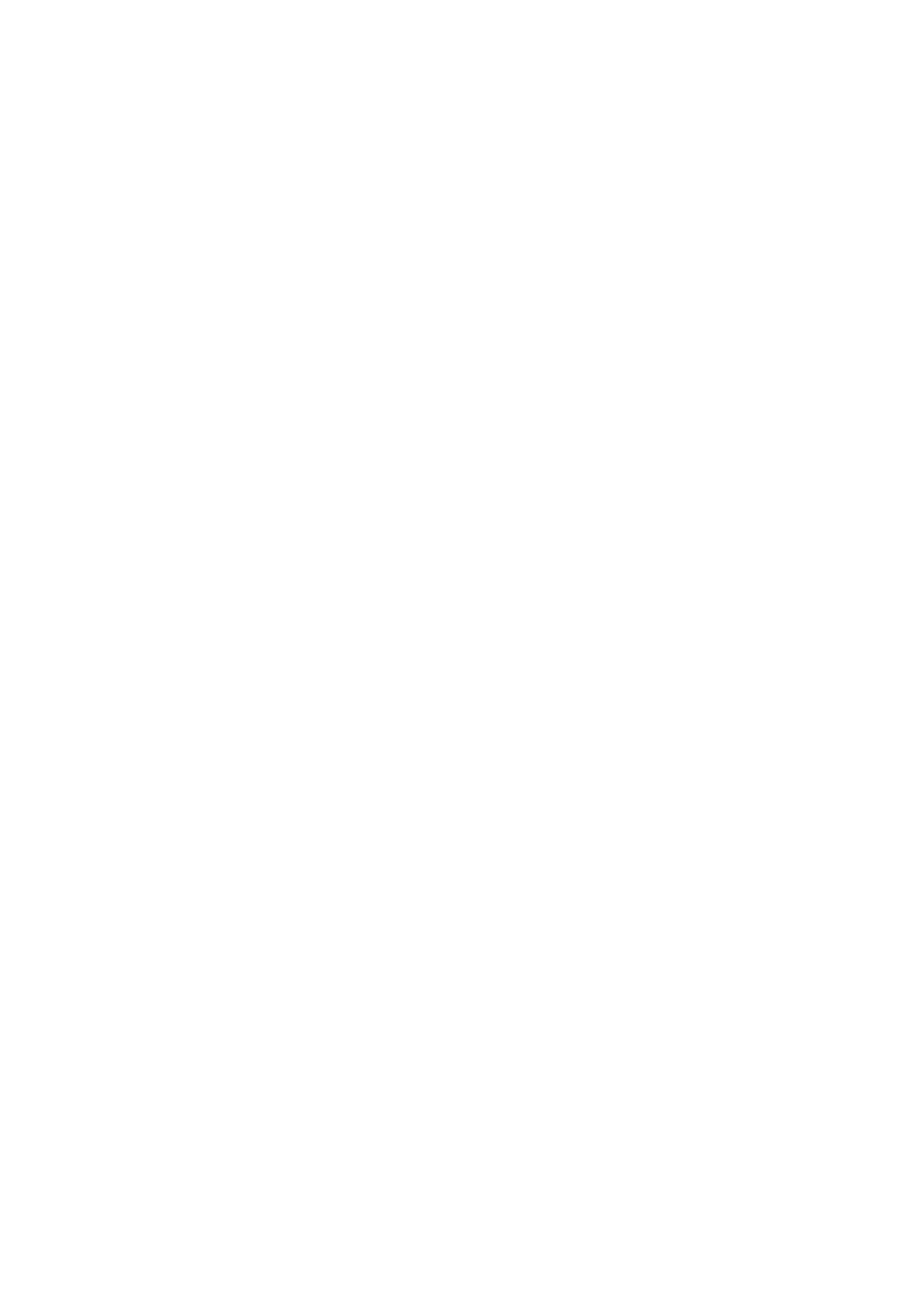# **Key to symbols used in reprinted bill**

## **As reported from a select committee**

text inserted by a majority

text deleted by a majority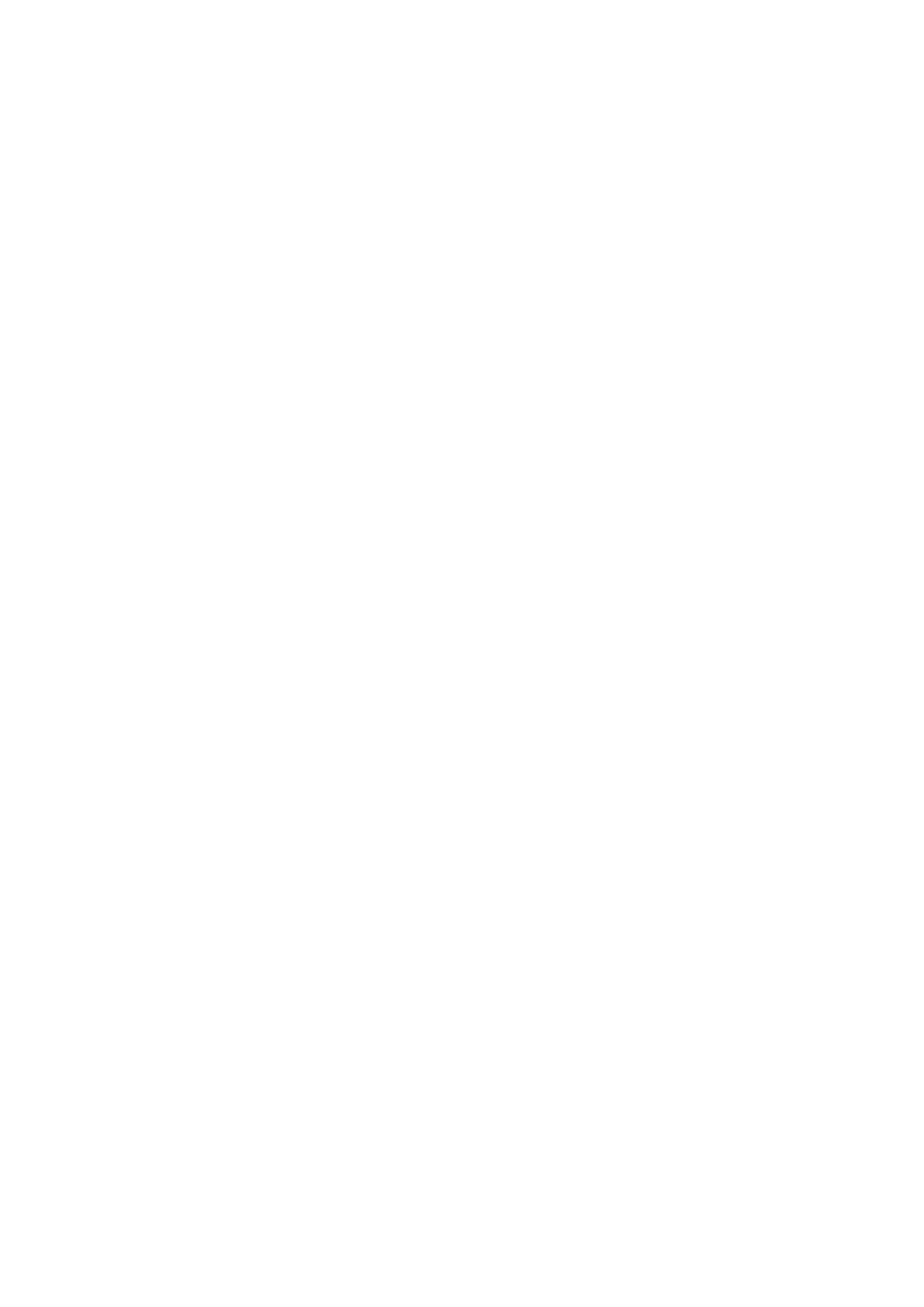## *Hon Eugenie Sage*

# **Conservation (Indigenous Freshwater Fish) Amendment Bill**

Government Bill

#### **Contents**

|   |                                                                                | Page           |
|---|--------------------------------------------------------------------------------|----------------|
| 1 | Title                                                                          |                |
| 2 | Commencement                                                                   | $\overline{2}$ |
| 3 | Principal Act                                                                  | $\overline{2}$ |
|   | Part 1                                                                         |                |
|   | <b>Amendments to Conservation Act 1987</b>                                     |                |
| 4 | Section 2 amended (Interpretation)                                             | $\overline{2}$ |
| 5 | Section 17J amended (Freshwater fisheries management plans)                    | 3              |
| 6 | Section 26ZG amended (Application of Part)                                     | $\overline{3}$ |
|   | New sections 26ZHA-and 26ZHB to 26ZHD and cross-heading                        | $\overline{4}$ |
|   | inserted                                                                       |                |
|   | Indigenous freshwater fish                                                     |                |
|   | 26ZHA Approval under specified Acts to access public land is                   | 4              |
|   | not approval for recreational fishing of indigenous                            |                |
|   | freshwater fish                                                                | 4              |
|   | 26ZHB Prohibitions and restrictions on taking of indigenous<br>freshwater fish |                |
|   | 26ZHC Director-General may authorise taking of indigenous fish                 | $\overline{5}$ |
|   | on application                                                                 |                |
|   | 26ZHD Director-General may authorise taking of indigenous fish                 | $\overline{5}$ |
|   | by Gazette notice                                                              |                |
| 8 | New cross-heading above section 26ZJ inserted                                  | 6              |
|   | Spawning fish                                                                  |                |
| 0 | amended (Offenees relating to spawning fi                                      | $\epsilon$     |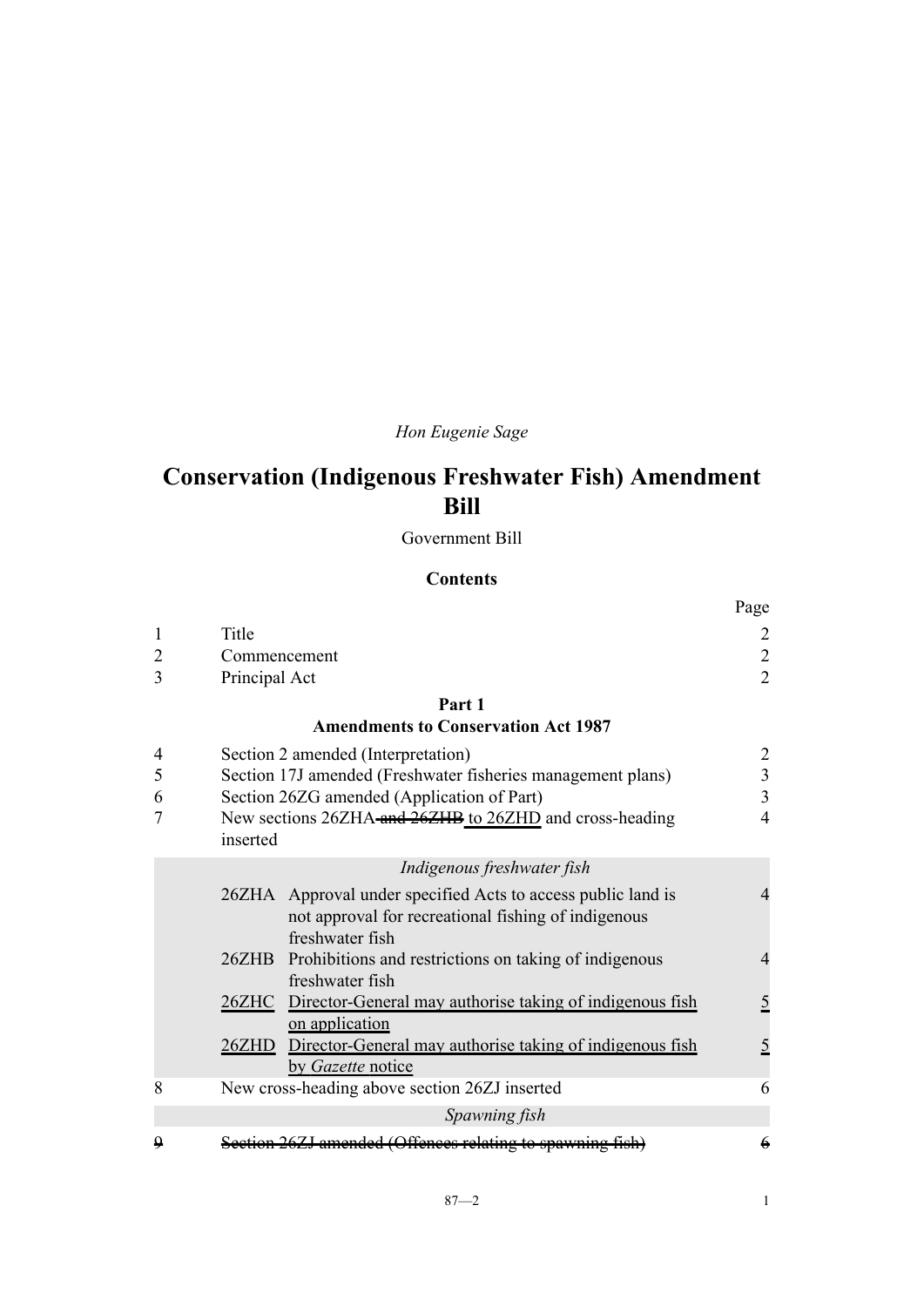<span id="page-15-0"></span>

|                      | <b>Conservation (Indigenous Freshwater Fish) Amendment</b>                                                                                                                                                                   |               |    |
|----------------------|------------------------------------------------------------------------------------------------------------------------------------------------------------------------------------------------------------------------------|---------------|----|
| cl <sub>1</sub>      | Bill                                                                                                                                                                                                                         |               |    |
| $\overline{2}$       | Section 26ZJ replaced (Offences relating to spawning fish)<br>Offences relating to spawning fish<br>26ZJ<br>Director-General may declare spawning area<br>26ZJA<br>Various restrictions relating to fishing and aquatic life | $\frac{6}{6}$ |    |
| $\overline{+}\theta$ | New eross-heading above section 26ZK inserted                                                                                                                                                                                | 8             |    |
|                      | Various restrictions relating to fishing and aquatic                                                                                                                                                                         |               |    |
| 11                   | Section 26ZL amended (Restrictions on fishing)                                                                                                                                                                               | 8             |    |
| 12                   | Section 26ZM amended (Transfer or release of live aquatic life)                                                                                                                                                              | 8             |    |
| 13                   | Section 26ZP amended (Determination of closed seasons for<br>fishing)                                                                                                                                                        | 8             |    |
| 14                   | Section 26ZR amended (Using hazardous substances to catch or<br>destroy fish)                                                                                                                                                | 9             |    |
| 15                   | Section 48 amended (Regulations)                                                                                                                                                                                             | 9             |    |
| 16                   | Section 48A amended (Special regulations relating to freshwater<br>fisheries)                                                                                                                                                | 10            |    |
| 16A                  | Schedule 1AA amended                                                                                                                                                                                                         | 11            |    |
|                      | Part 2                                                                                                                                                                                                                       |               |    |
|                      | <b>Amendments to Freshwater Fisheries Regulations 1983</b>                                                                                                                                                                   |               |    |
| 17                   | Amendments to Freshwater Fisheries Regulations 1983                                                                                                                                                                          | 12            |    |
|                      | <b>Schedule</b>                                                                                                                                                                                                              | 13            |    |
|                      | <b>Amendments to Freshwater Fisheries Regulations 1983</b>                                                                                                                                                                   |               |    |
|                      | The Parliament of New Zealand enacts as follows:                                                                                                                                                                             |               |    |
| 1                    | <b>Title</b>                                                                                                                                                                                                                 |               |    |
|                      | This Act is the Conservation (Indigenous Freshwater Fish) Amendment Act<br>2018.                                                                                                                                             |               |    |
| $\boldsymbol{2}$     | Commencement                                                                                                                                                                                                                 |               | 5  |
|                      | This Act comes into force on the day after the date it receives the Royal assent.                                                                                                                                            |               |    |
| 3                    | <b>Principal Act</b>                                                                                                                                                                                                         |               |    |
|                      | This Act amends the Conservation Act 1987 (the <b>principal Act</b> ).                                                                                                                                                       |               |    |
|                      | Part 1                                                                                                                                                                                                                       |               |    |
|                      | <b>Amendments to Conservation Act 1987</b>                                                                                                                                                                                   |               | 10 |
| 4                    | <b>Section 2 amended (Interpretation)</b>                                                                                                                                                                                    |               |    |
| $\oplus$             | In section $2(1)$ , definition of freshwater fish, replace "fresh water" with<br>"freshwater (but not any part of that water that is seawater)".                                                                             |               |    |
| $\Box$               | In section $2(1)$ , replace the definition of freshwater fish with:                                                                                                                                                          |               |    |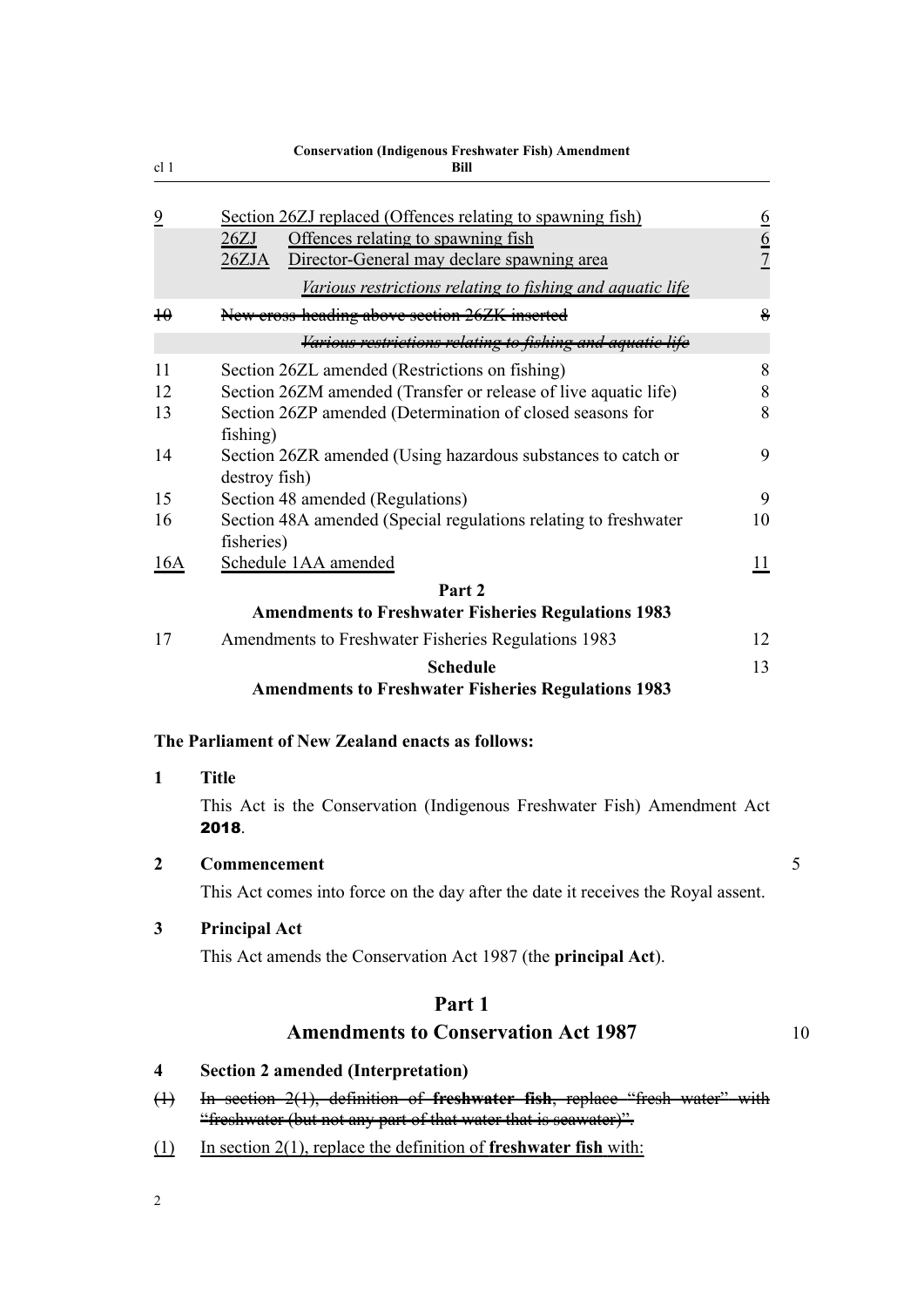Part 1 cl 6

<span id="page-16-0"></span>

|                   | freshwater fish means-                                                                                                                                                                                                                            |                                                                             |                                                                                                                                                                     |    |  |  |  |
|-------------------|---------------------------------------------------------------------------------------------------------------------------------------------------------------------------------------------------------------------------------------------------|-----------------------------------------------------------------------------|---------------------------------------------------------------------------------------------------------------------------------------------------------------------|----|--|--|--|
|                   | all species of Anguillidae Anguilla, Cyprinidae, Electridae Gobiomor-<br>(a)<br>phus, Galaxiidae, Ictaluridae, Percidae, Poeciliidae, Retropinnidae, and<br>Salmonidae:                                                                           |                                                                             |                                                                                                                                                                     |    |  |  |  |
|                   | <u>(b)</u>                                                                                                                                                                                                                                        |                                                                             | all species of Echyridella:                                                                                                                                         | 5  |  |  |  |
|                   | $\circ$                                                                                                                                                                                                                                           |                                                                             | <u>all species of <i>Paranephrops</i></u> :                                                                                                                         |    |  |  |  |
|                   | (d)                                                                                                                                                                                                                                               |                                                                             | Cheimarrichthyidae Cheimarrichthys fosteri:                                                                                                                         |    |  |  |  |
|                   | <u>(e)</u>                                                                                                                                                                                                                                        |                                                                             | Geotridae Geotria australis:                                                                                                                                        |    |  |  |  |
|                   | (f)                                                                                                                                                                                                                                               |                                                                             | Gobiidae Acentrogobius pflaumii:                                                                                                                                    |    |  |  |  |
|                   | $\left( \underline{g} \right)$                                                                                                                                                                                                                    |                                                                             | Microdesmidae Parioglossus marginalis                                                                                                                               | 10 |  |  |  |
| (2)               |                                                                                                                                                                                                                                                   |                                                                             | In section $2(1)$ , repeal the definition of <b>indigenous fish</b> .                                                                                               |    |  |  |  |
| (3)               |                                                                                                                                                                                                                                                   |                                                                             | In section $2(1)$ , insert in their appropriate alphabetical order:                                                                                                 |    |  |  |  |
|                   |                                                                                                                                                                                                                                                   |                                                                             | declared spawning area means an area declared under section 26ZJA                                                                                                   |    |  |  |  |
|                   |                                                                                                                                                                                                                                                   | New Zealand                                                                 | indigenous freshwater fish means any freshwater fish that is indigenous to                                                                                          | 15 |  |  |  |
|                   | 1980                                                                                                                                                                                                                                              |                                                                             | national park means a national park constituted under the National Parks Act                                                                                        |    |  |  |  |
|                   | <b>Treaty settlement legislation</b> means an Act that settles the historical claims of<br>iwi or other Māori groups under the Treaty of Waitangi and includes any regu-<br>lations, bylaws, or other legislative instruments made under that Act |                                                                             |                                                                                                                                                                     |    |  |  |  |
| 5                 |                                                                                                                                                                                                                                                   | Section 17J amended (Freshwater fisheries management plans)                 |                                                                                                                                                                     |    |  |  |  |
| (1)               | In section $17J(1)$ , after "areas", insert "or throughout all New Zealand".                                                                                                                                                                      |                                                                             |                                                                                                                                                                     |    |  |  |  |
| (2)               |                                                                                                                                                                                                                                                   | In section $17J(4)$ , after "area", insert "or throughout all New Zealand". |                                                                                                                                                                     |    |  |  |  |
| $\leftrightarrow$ | After section 17J(5), insert:                                                                                                                                                                                                                     |                                                                             |                                                                                                                                                                     |    |  |  |  |
| $\leftrightarrow$ | However, if there is any conflict between a provision in a freshwater fisheries<br>management plan and a provision in a sports fish and game management plan,<br>the provision in the freshwater fisheries management plan prevails.              |                                                                             |                                                                                                                                                                     | 25 |  |  |  |
| 6                 |                                                                                                                                                                                                                                                   |                                                                             | <b>Section 26ZG amended (Application of Part)</b>                                                                                                                   |    |  |  |  |
|                   | Replace section $26ZG(2)(c)$ with:                                                                                                                                                                                                                |                                                                             |                                                                                                                                                                     |    |  |  |  |
|                   | (c)                                                                                                                                                                                                                                               |                                                                             | the taking, holding, possession, sale, or disposal of freshwater fish by—                                                                                           | 30 |  |  |  |
|                   |                                                                                                                                                                                                                                                   | (i)                                                                         | a person who is specifically authorised under-the Fisheries Aet<br>1983, the Fisheries Act 1996, or any regulations made under<br>either of those Aets that Act; or |    |  |  |  |
|                   |                                                                                                                                                                                                                                                   | (ii)                                                                        | a person who is specifically authorised under any regulations<br>made under section 48B of this Act; or                                                             | 35 |  |  |  |
|                   |                                                                                                                                                                                                                                                   | (iii)                                                                       | a person acting under the authority of a registration of a fish<br>farmer under Part 9A of the Fisheries Act 1996; or                                               |    |  |  |  |
|                   |                                                                                                                                                                                                                                                   |                                                                             |                                                                                                                                                                     |    |  |  |  |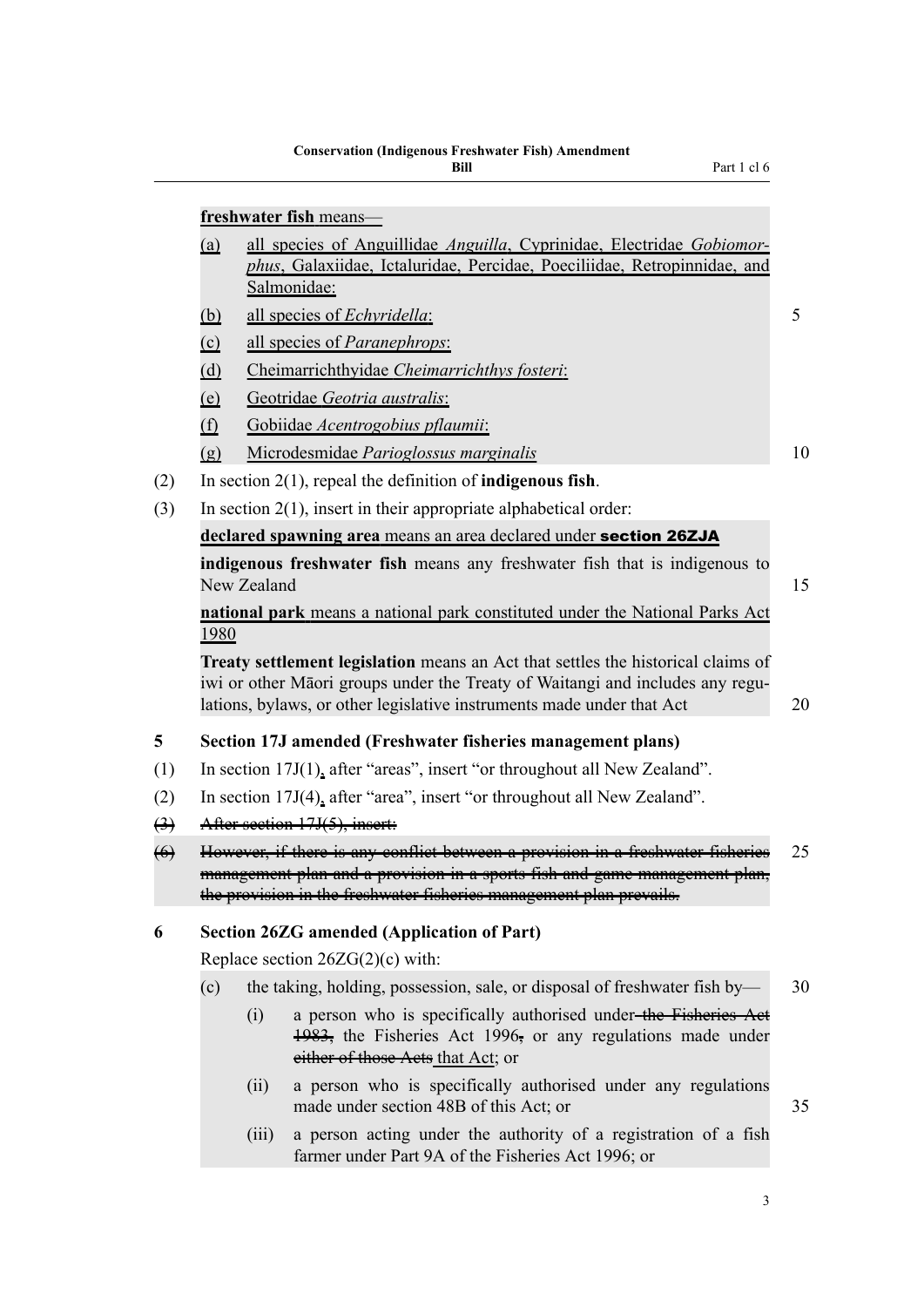<span id="page-17-0"></span>Part 1 cl 7

 $(iv)$  a person who is specifically authorised- $(v)$  a person who is specifically authorised- $(v)$ eifieally) by or under Treaty settlement legislation.

**7 New sections 26ZHA and 26ZHB to 26ZHD and cross-heading inserted** After section 26ZH, insert:

| Indigenous freshwater fish |  |
|----------------------------|--|

### **26ZHA Approval under specified Acts to access public land is not approval for recreational fishing of indigenous freshwater fish**

- (1) An approval under this Act or an Act listed in Schedule 1 that enables access to public land for recreation purposes is not of itself an approval for recreational fishing of indigenous freshwater fish in any fisheries water on that land. 10
- $(2)$  In subsection (1), an approval under an Act includes an approval under any instrument made under that Act.

#### **26ZHB Prohibitions and restrictions on taking of indigenous freshwater fish**

- (1) A person must not take any indigenous freshwater fish from a conservation area-unless authorised under this section except in accordance with an author- 15 isation given under section 26ZHC(1)(a) or 26ZHD.
- (2) A person may take indigenous freshwater fish from freshwater that is not a conservation area or part of a conservation area only if—
	- (a) the person-is authorised under this section; or takes the fish in accordance with an authorisation given under **section 26ZHC(1)(b)** or 20 26ZHD; or
	- (b) the person takes the fish—
		- (i) primarily as food for human consumption, including for sale as food for human consumption; and
		- (ii) in accordance with any regulations or notice made under this Act; 25 or
	- $(e)$  the fish are
		- (i) taken in a manner that does not lead to their injury or death; and
		- (ii) returned to those waters as soon as practicable after being taken.
	- $\epsilon$  the person— 30
		- (i) takes the fish from the waters in a manner that does not lead to its injury or death; and
		- (ii) returns the fish to those waters as soon as practicable after taking it; and
		- (iii) at all times until the fish is returned, keeps the fish in close prox- 35 imity to the waters, the person, and any fishing device used to take the fish.

4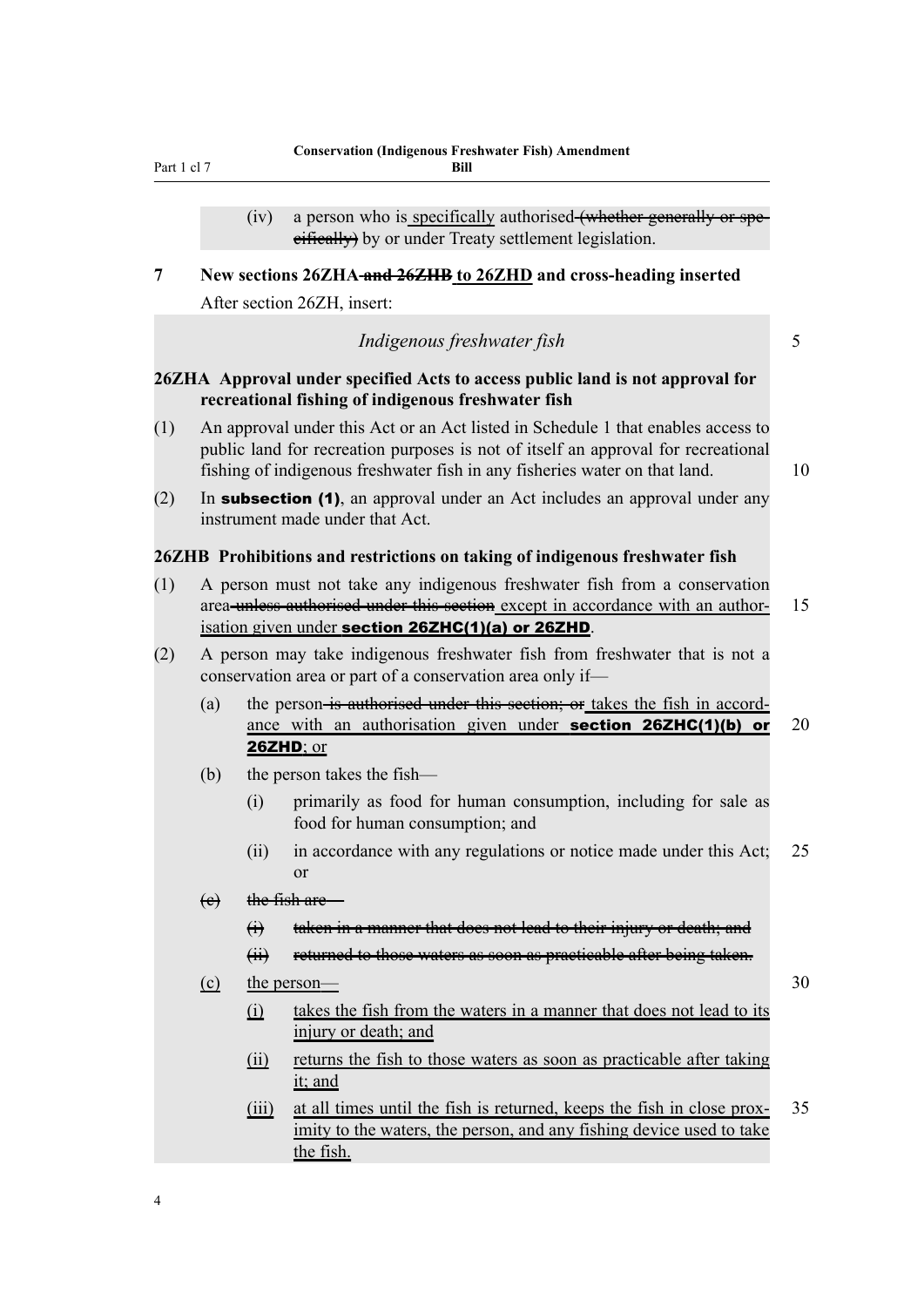- <span id="page-18-0"></span>(4) The Director-General may, on application, authorise a person to take indigenous freshwater fish—
	- (a) from a conservation area if satisfied that the activity is consistent with 5 the purpose for which the land is held and any requirements in regulations have been met; or
	- (b) from a freshwater area that is not a conservation area or part of a conservation area if satisfied that the activity is consistent with the management of freshwater fisheries in that area and any requirements in regula- 10 tions have been met.
- (5) An authorisation may be subject to any conditions or restrictions specified by the Director-General or in regulations.

### **26ZHC Director-General may authorise taking of indigenous fish on application**

- (1) The Director-General may, on application, give a person written authorisation 15 to take indigenous freshwater fish—
	- (a) from a conservation area if the Director-General is satisfied that the activity is consistent with the purpose for which the land is held and any requirements in regulations have been met; or
	- (b) from a freshwater area that is not a conservation area or part of a conser- 20 vation area if the Director-General is satisfied that the activity is consistent with the management of freshwater fisheries in that area and any requirements in regulations have been met.
- (2) An authorisation may be subject to any conditions or restrictions specified by the Director-General. 25

### **26ZHD Director-General may authorise taking of indigenous fish by** *Gazette* **notice**

- (1) The Director-General may, by notice in the *Gazette*, give authorisation for the taking of indigenous freshwater fish from an area other than a national park.
- (2) The notice must specify— 30
	- (a) the kind of indigenous fish that may be taken; and
	- (b) the area from which the fish may be taken; and
	- (c) the manner in which the fish may be taken.
- (3) An authorisation may be subject to any conditions or restrictions specified by the Director-General. 35
- (4) A notice under this section is a disallowable instrument for the purposes of the Legislation Act 2012 and must be presented to the House of Representatives under section 41 of that Act.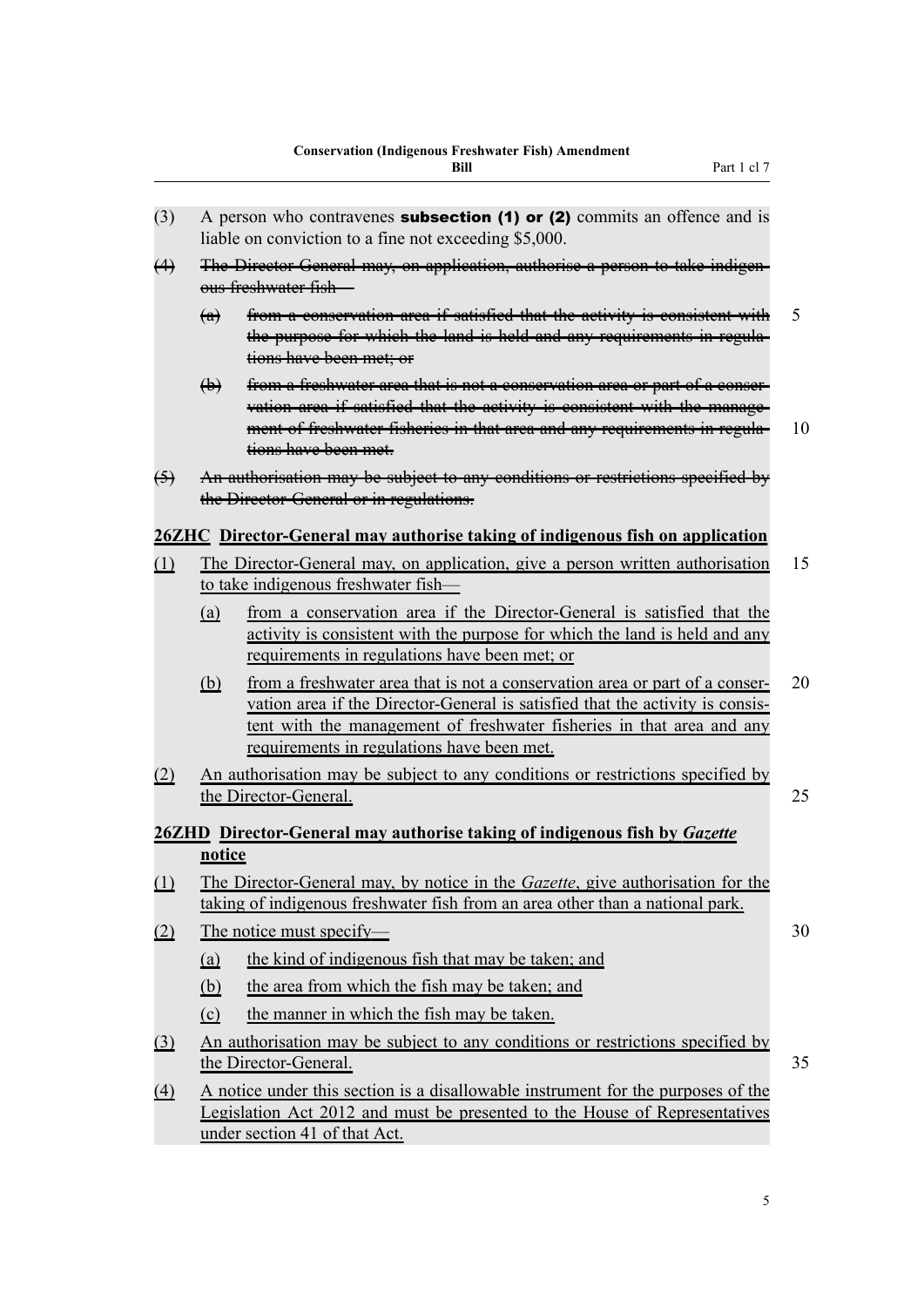<span id="page-19-0"></span>

| 8 | New cross-heading above section 26ZJ inserted |  |  |  |
|---|-----------------------------------------------|--|--|--|
|---|-----------------------------------------------|--|--|--|

After section 26ZI, insert:

#### *Spawning fish*

- **9 Section 26ZJ amended (Offences relating to spawning fish)**
- (1) In section 26ZJ(1), after "who", insert "without authorisation".
- $\left(2\right)$  In section 26ZJ(1)(e), replace "is in" with "takes or has".
- (3) Replace section 26ZJ(2) with:
- (2) Subsection (1) does not apply to the taking of freshwater fish subsequently found to contain eggs or larvae.
- (3) In this section, **authorisation** means,— 10
	- (a) in relation to subsection  $(1)(a)$ , an authorisation in regulations; and
	- (b) in relation to subsection  $(1)(b)$  to  $(e)$ , an authorisation from the Director-General under subsection (4).
- (4) The Director-General may, on application, authorise a person to carry out an activity that would otherwise contravene 1 or more of paragraphs  $(b)$  to  $(c)$  of 15 subsection (1) if satisfied that—
	- (a) the person cannot reasonably avoid the contravention when carrying out the activity; and
	- (b) the activity is unlikely to have a significant effect on the affected fish population. 20
- (5) An authorisation may be subject to any conditions or restrictions specified in the authorisation.

## **9 Section 26ZJ replaced (Offences relating to spawning fish)** Replace section 26ZJ with:

#### **26ZJ Offences relating to spawning fish** 25

- (1) Every person commits an offence who—
	- (a) contravenes section 26ZJA(2):
	- (b) without authorisation, disturbs or injures the eggs or larvae of any freshwater fish:
	- (c) without authorisation, takes or has possession of the eggs or larvae of 30 any freshwater fish:
	- (d) with any spear, gaff, speargun, net, trap, or similar device takes any sports fish from any river or stream where sports fish are congregating or have congregated for spawning:
	- (e) while in the vicinity of any river or stream where sports fish are congre- 35 gating or have congregated for spawning, has possession or control of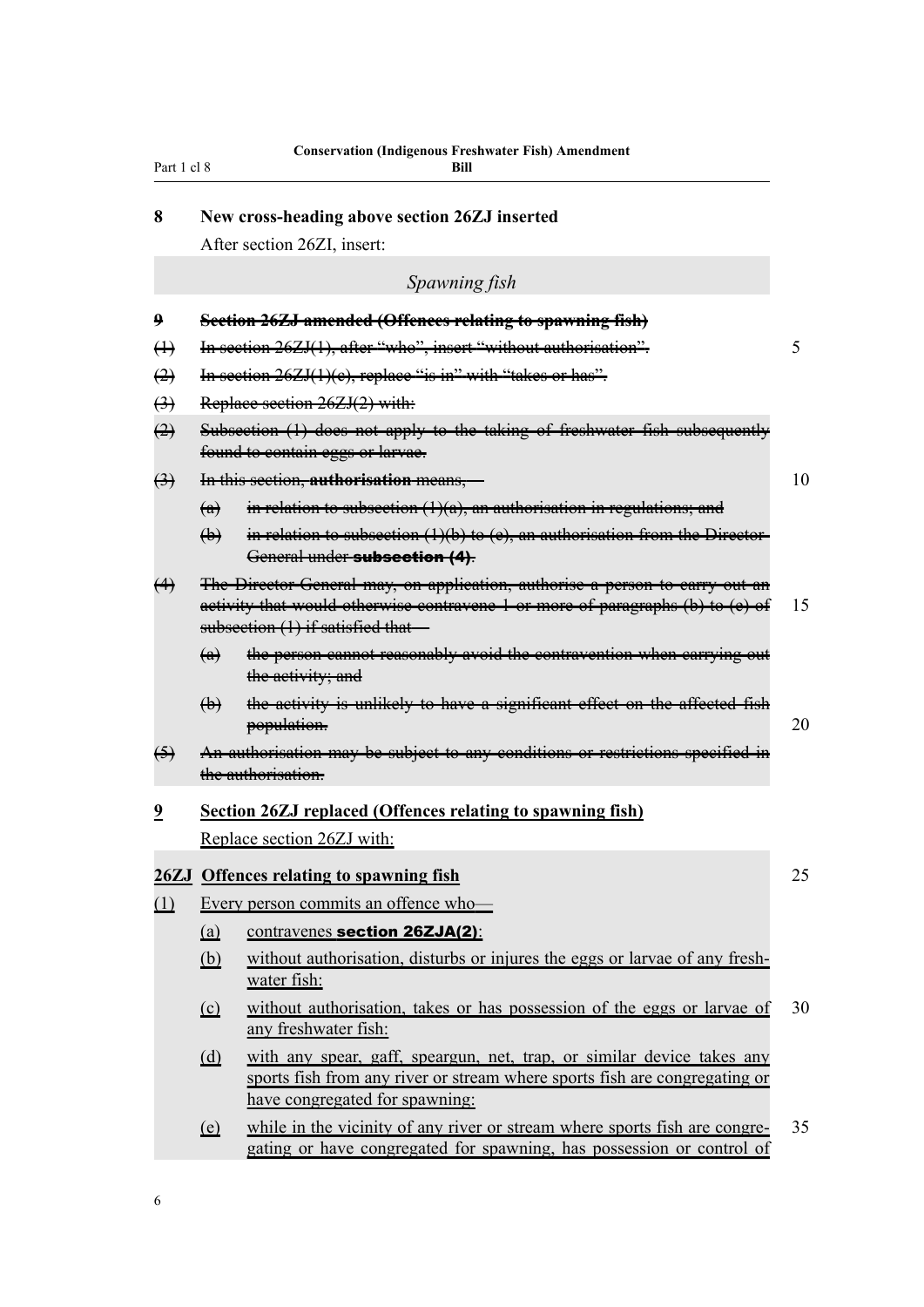<span id="page-20-0"></span>

|             |            | any spear, gaff, speargun, trap, or similar device or material suitable for<br>the taking of any sports fish, in circumstances likely to result in the tak-<br>ing of sports fish.                                                  |    |
|-------------|------------|-------------------------------------------------------------------------------------------------------------------------------------------------------------------------------------------------------------------------------------|----|
| (2)         |            | <b>Subsection (1)</b> does not apply to the taking of freshwater fish subsequently<br>found to contain eggs or larvae.                                                                                                              | 5  |
| $\Omega$    | ranger.    | <b>Subsection (1)(d) and (e)</b> does not apply to actions taken by a fish and game                                                                                                                                                 |    |
| $\triangle$ |            | In this section, authorisation means an authorisation given under section<br>26ZJA(3) or (4).                                                                                                                                       |    |
|             |            | 26ZJA Director-General may declare spawning area                                                                                                                                                                                    | 10 |
| (1)         | the area—  | The Director-General may, by notice in the <i>Gazette</i> , declare an area to be a<br>spawning area if the Director-General has reasonable grounds to believe that                                                                 |    |
|             | (a)        | is being used for the spawning of freshwater fish; or                                                                                                                                                                               |    |
|             | (b)        | is suitable for the spawning of freshwater fish.                                                                                                                                                                                    | 15 |
| (2)         |            | A person must not carry out an activity in a declared spawning area that may<br>disturb the area unless-                                                                                                                            |    |
|             | (a)        | the Director-General has given authorisation under <b>subsection (3) or</b><br>(4) for the activity to be carried out; and                                                                                                          |    |
|             | <u>(b)</u> | the person complies with any conditions or restrictions specified by the<br>Director-General.                                                                                                                                       | 20 |
| $\Omega$    |            | The Director-General may, by notice in the <i>Gazette</i> , give authorisation for spe-<br>cified activities to be carried out in a declared spawning area that may disturb<br>the area, if the Director-General is satisfied that— |    |
|             | (a)        | the activity would have no more than a minor effect on the suitability of<br>the area for the spawning of freshwater fish; or                                                                                                       | 25 |
|             | <u>(b)</u> | the activity is necessary for the restoration of the area; or                                                                                                                                                                       |    |
|             | (c)        | the purpose of the activity outweighs any adverse effect it may have on<br>the spawning of freshwater fish in the area.                                                                                                             |    |
| $\Delta$    |            | The Director-General may, on application, give a person written authorisation<br>to carry out an activity in a declared spawning area that may disturb the area if<br>the Director-General is satisfied that—                       | 30 |
|             | (a)        | subsection $(3)(a)$ , $(b)$ , or $(c)$ applies to the activity; and                                                                                                                                                                 |    |
|             | (b)        | any requirements in regulations have been met.                                                                                                                                                                                      |    |
| <u>(5)</u>  |            | An authorisation under <b>subsection (3) or (4)</b> may be subject to any condi-<br>tions or restrictions specified by the Director-General.                                                                                        | 35 |
| <u>(6)</u>  |            | In this section, an activity <b>may disturb the area</b> if the activity is reasonably<br>likely to-                                                                                                                                |    |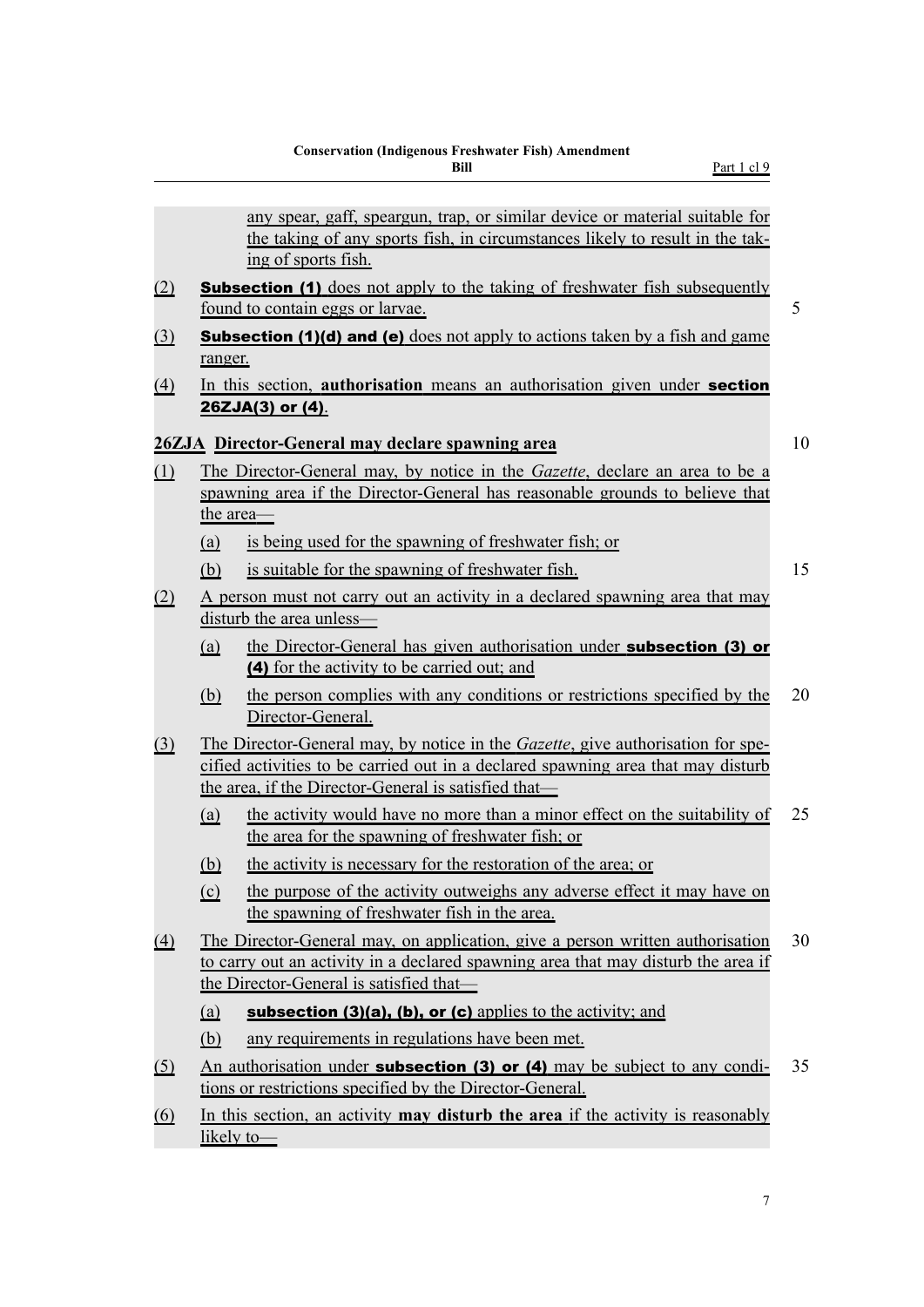<span id="page-21-0"></span>

| <del>Part 1 el 10</del> |                                                                                                                                |                 | <b>Conservation (Indigenous Freshwater Fish) Amendment</b><br>Bill                                                                                                                                                                                                                |    |  |
|-------------------------|--------------------------------------------------------------------------------------------------------------------------------|-----------------|-----------------------------------------------------------------------------------------------------------------------------------------------------------------------------------------------------------------------------------------------------------------------------------|----|--|
|                         | <u>(a)</u><br>(b)                                                                                                              |                 | disturb the spawning of freshwater fish in the area; or<br>make the area less suitable for the spawning of freshwater fish in the                                                                                                                                                 |    |  |
| (7)                     |                                                                                                                                | area.           | A notice under <b>subsection (3)</b> is a disallowable instrument for the purposes<br>of the Legislation Act 2012 and must be presented to the House of Representa-<br>tives under section 41 of that Act.                                                                        | 5  |  |
| $\overline{10}$         |                                                                                                                                |                 | Various restrictions relating to fishing and aquatic life<br>New cross-heading above section 26ZK inserted<br>After section 26ZJ, insert:                                                                                                                                         |    |  |
|                         |                                                                                                                                |                 | Various restrictions relating to fishing and aquatic life                                                                                                                                                                                                                         | 10 |  |
| 11                      | <del>(aa)</del>                                                                                                                |                 | <b>Section 26ZL amended (Restrictions on fishing)</b><br>Repeal section $26ZL(1)(a)$ .<br>After section $26ZL(1)(a)$ , insert:<br>declare any specified land to be spawning grounds for freshwater fish<br>and prohibit or impose restrictions and conditions on entry on to that | 15 |  |
| 12                      |                                                                                                                                | land:           |                                                                                                                                                                                                                                                                                   |    |  |
| (1)                     | Section 26ZM amended (Transfer or release of live aquatic life)<br>In section $26ZM(2)(a)$ , replace "sites" with "locations". |                 |                                                                                                                                                                                                                                                                                   |    |  |
| (2)                     | applies,".                                                                                                                     |                 | In section $26ZM(4)(a)$ , replace "shall" with "must, unless <b>subsection (4A)</b>                                                                                                                                                                                               | 20 |  |
|                         |                                                                                                                                |                 | $(2A)$ After section $26ZM(4)(c)$ , insert:                                                                                                                                                                                                                                       |    |  |
|                         | (d)                                                                                                                            |                 | if the live aquatic life that is to be transferred or released is a species of<br>sports fish, at least 10 working days before the Minister decides whether<br>to give approval,—                                                                                                 |    |  |
|                         |                                                                                                                                | (i)             | the Director-General must give written notice to the Fish and<br>Game Council for the region or regions in which the transfer or<br>release of the sports fish is to take place; and                                                                                              | 25 |  |
|                         |                                                                                                                                | $\overline{11}$ | the Minister must have regard to any comments provided by the<br>Fish and Game Council within the time frame specified in that<br>notice.                                                                                                                                         | 30 |  |
| (3)                     |                                                                                                                                |                 | After section 26ZM(4), insert:                                                                                                                                                                                                                                                    |    |  |
| (4A)                    |                                                                                                                                |                 | The Director-General may, at the request of the applicant, determine that com-<br>pliance with subsection (4) is not required if satisfied that the proposed activity<br>is unlikely to have an adverse effect on the freshwater fishery concerned.                               |    |  |
| 13                      |                                                                                                                                |                 | Section 26ZP amended (Determination of closed seasons for fishing)                                                                                                                                                                                                                | 35 |  |
| (1)                     |                                                                                                                                |                 | Replace section $26ZP(1)$ to (3) with:                                                                                                                                                                                                                                            |    |  |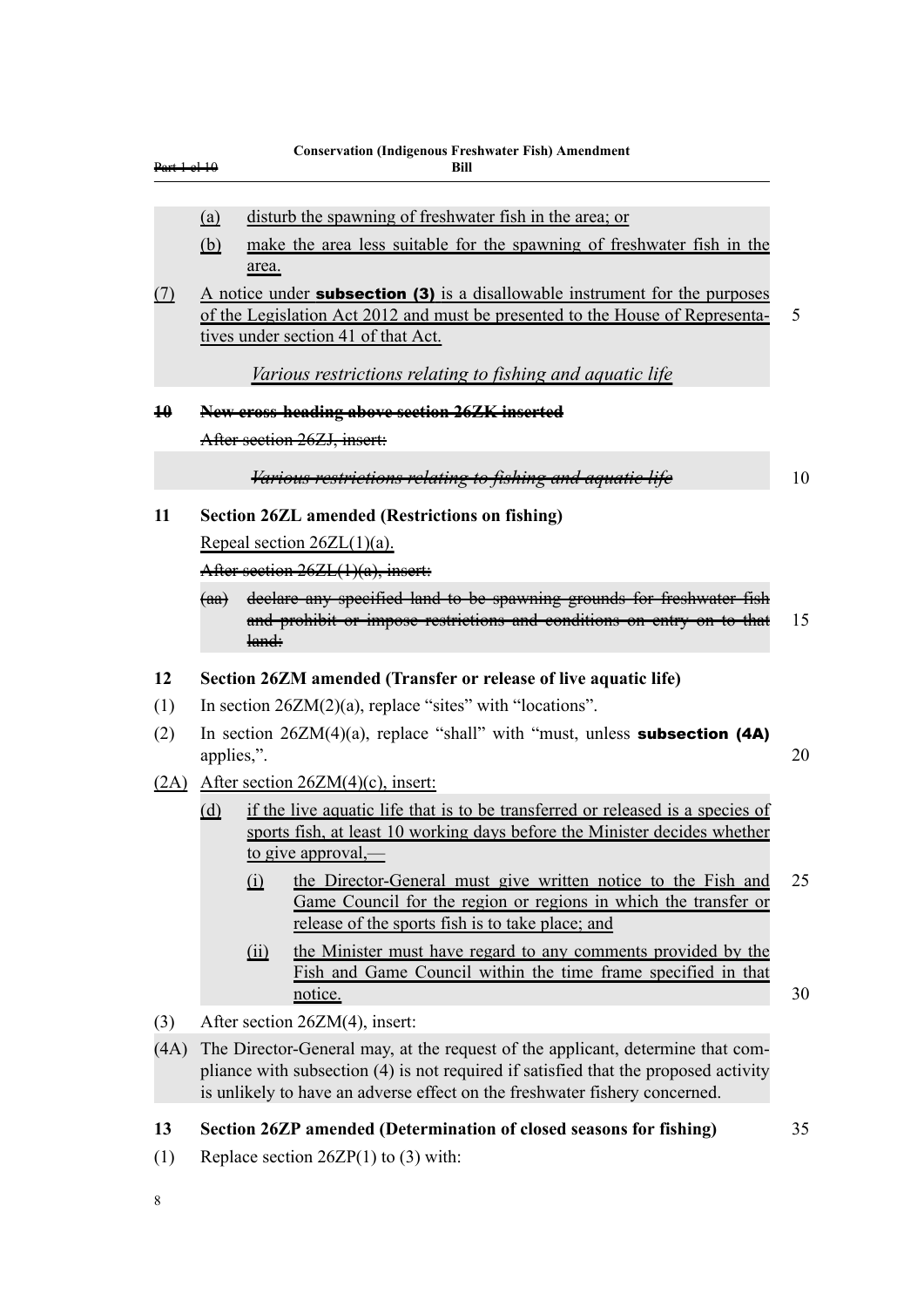- <span id="page-22-0"></span>(1) The Director-General may, by notice,—
	- (a) determine a closed season for fishing 1 or more species of freshwater fish (other than sports fish) in an area for a period not exceeding 5 years; or
	- (b) extend or vary a determination or vary a determination that has been 5 extended so long as the total period of the closed season does not exceed 5 years.

(2) A notice—

- (a) must state the purpose of the closed season, the species of fish and the area to which the closed season applies, and the duration of the closed 10 season; and
- (b) does not take effect until the Director-General has published the notice for at least 2 consecutive Saturdays in 1 or more of the daily newspapers circulating in the area concerned.
- (3) A person commits an offence who, without authorisation under this section, 15 takes, possesses, or in any way injures or disturbs a fish to which a closed season applies.
- (2) In section 26ZP(5), replace "sports fish" with "fish".
- (3) After section 26ZP(5), insert:
- (6) The Director-General may, on application, authorise give a person written 20 authorisation to take fish to which a closed season applies if satisfied that—
	- (a) the taking of the fish is consistent with the purpose of the closed season; and
	- (b) the person has met the requirements (if any) set out in regulations.
- (7) An authorisation may be subject to any conditions or restrictions specified by 25 the Director-General or in regulations.

#### **14 Section 26ZR amended (Using hazardous substances to catch or destroy fish)**

Replace section 26ZR(2)(a) with:

(a) a fish and game ranger or an employee or a contractor of the Depart- 30 ment; or

#### **15 Section 48 amended (Regulations)**

- (1) In section  $48(1)(a)$ , after "issued", insert "or authorisations to be given".
- (2) In section 48(1)(b), replace "or permits" with "permits, or authorisations".
- (3) In section 48(3), after "section", insert "that relate to a conservation area". 35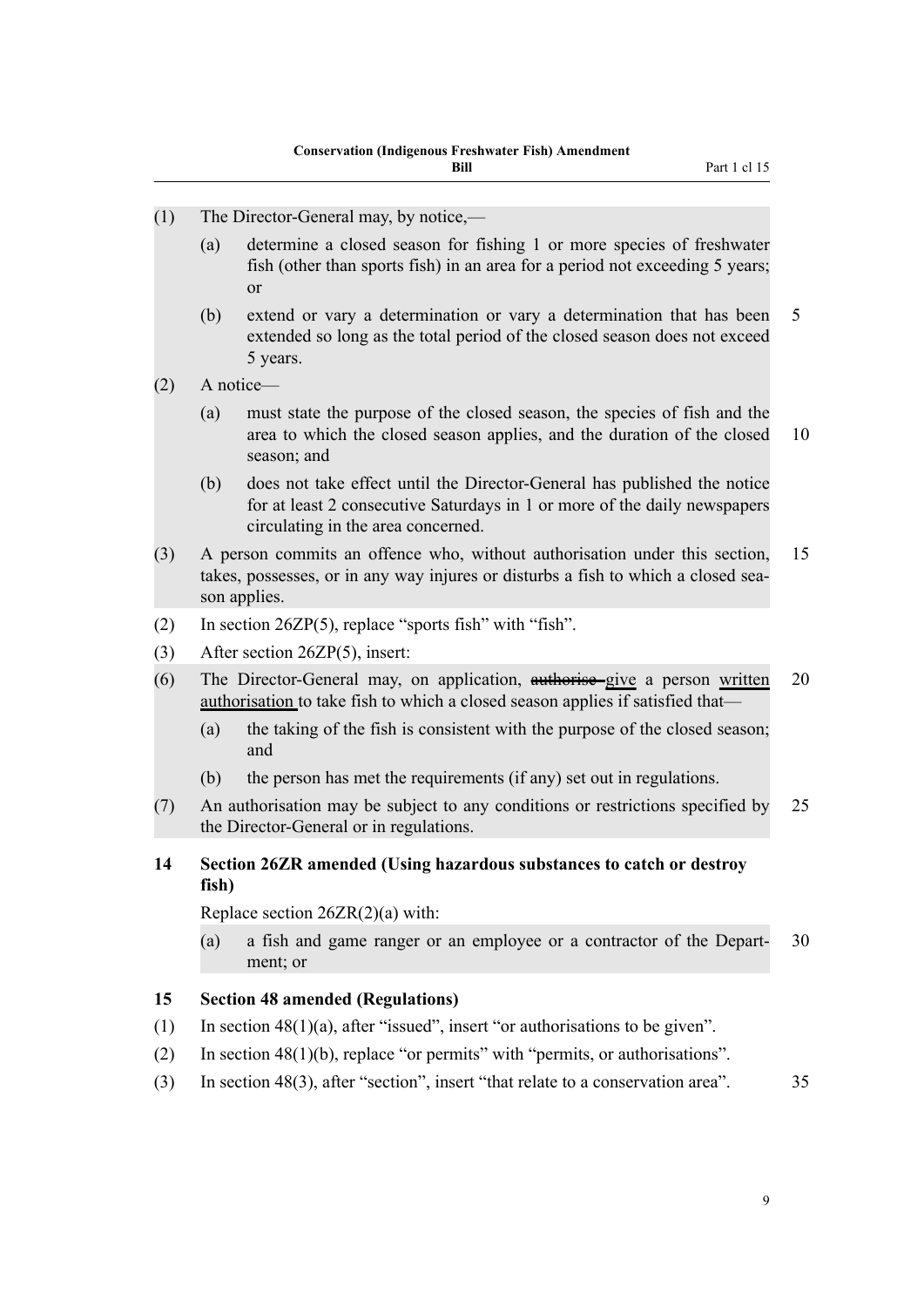#### **Bill**

#### <span id="page-23-0"></span>**16 Section 48A amended (Special regulations relating to freshwater fisheries)**

## (1AAA) In section 48A(1), after "Council,", insert "on the recommendation of the Minister,".

- (1) Replace section  $48A(1)(f)$  with:
	- (f) regulating or prohibiting— 5
		- (i) the taking of any specified freshwater fish, including any method of taking that fish; and
		- (ii) the use, possession, or sale of any specified freshwater fish:
- (2) After section  $48A(1)(n)$ , insert:
	- (na) prohibiting, restricting, or regulating any structure or alteration to a 10 water body that could impede or affect the passage of freshwater fish or specified freshwater fish (*see* clause 6 of Schedule 1AA):
- (3) After section 48A(1)(q), insert:
	- $(r)$  in relation to indigenous freshwater fish,—
		- (i) specifying activities that are reasonably likely to injure or kill spe- 15 cified indigenous freshwater fish; and
		- (ii) regulating, restricting, or imposing conditions on those specified activities that are reasonably necessary to prevent the killing or injuring of those fish; and
		- (iii) specifying indigenous freshwater fish that are endangered and 20 restricting or prohibiting the taking of those fish:
	- (s) in relation to an authorisation by the Director General under section 26ZHB, 26ZJ, or 26ZP,—
		- (i) stating any requirements that must be met by the person seeking the authorisation; and 25
		- (ii) imposing conditions or restrictions on the authorisation:
	- (s) specifying any requirements that must be met by a person seeking an authorisation under section 26ZHD, 26ZJA(4), or 26ZP(6):
	- (sa) imposing conditions or restrictions that apply to an authorisation under section 26ZP:  $30$
	- (t) specifying freshwater fish that are noxious fish and providing for their control, regulation, or prohibition:
	- (u) for the purpose of section  $26ZJ(1)(a)$  and  $(3)(a)$ ,
		- (i) authorising the carrying out of activities that would otherwise disturb or damage the spawning ground of a specified freshwater 35  $fish$ ; and
		- (ii) specifying conditions and restrictions that must be complied with by persons carrying out those activities: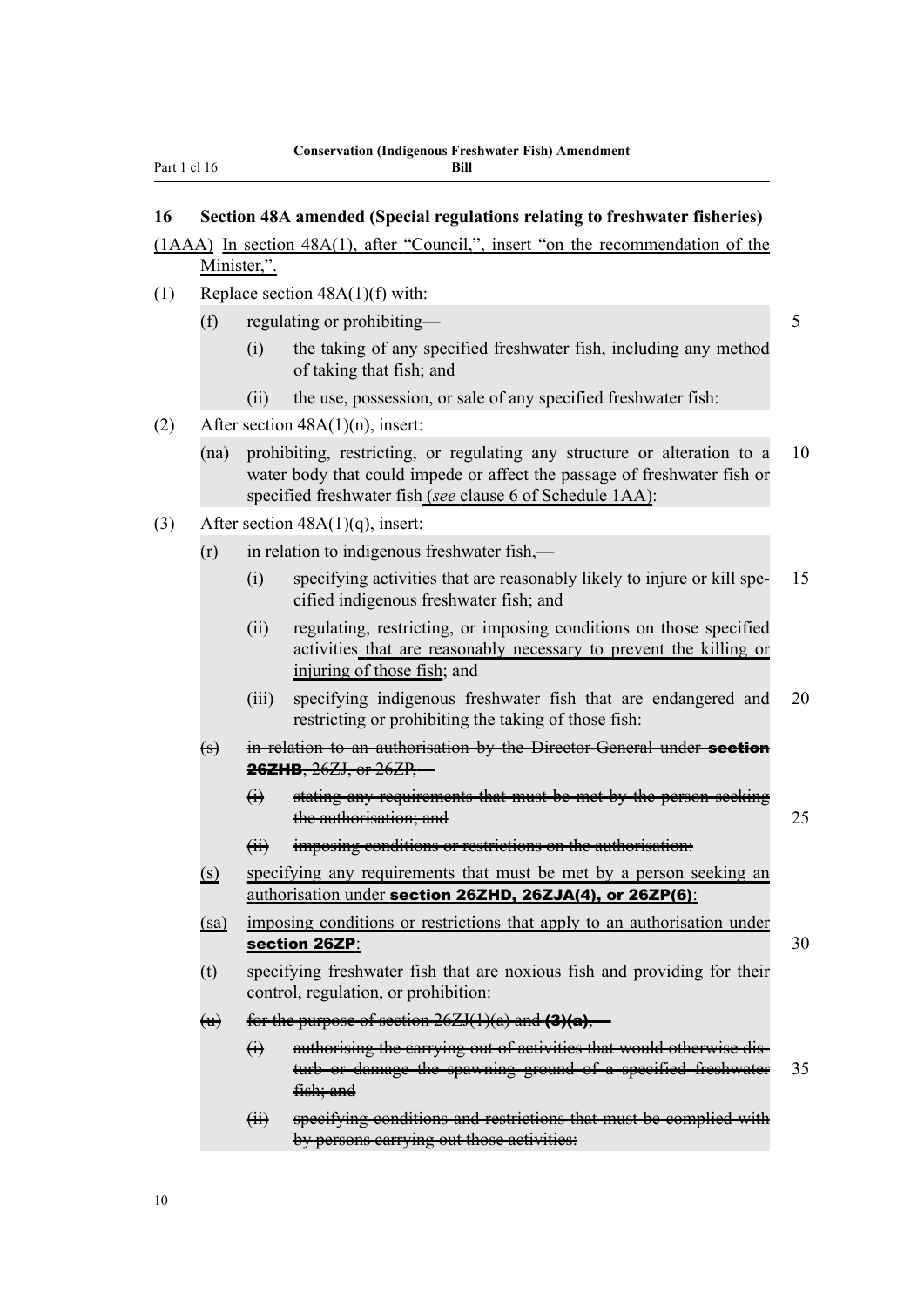- 
- <span id="page-24-0"></span>(v) imposing reporting requirements relating to the taking, injuring, killing, use, possession, or sale of specified freshwater fish.
- (3A) After section 48A(1), insert:
- (1A) Before making any recommendation under subsection (1), the Minister must consult any person or organisation that the Minister considers is likely to be 5 substantially affected by, or will be representative of the interests of people likely to be substantially affected by, the regulations.
- (4) After section 48A(4), insert:
- (5) **Subsection (6)** applies if there is inconsistency between—
	- (a) a provision relating to indigenous freshwater fish in regulations made 10 under subsection  $(1)(b)$ ,  $(f)$ , or  $(i)$ ; and
	- (b) a provision in Treaty settlement legislation, or a provision in regulations relating to Māori fishing rights made under the Fisheries Act 1996.
- (6) If this subsection applies, a provision described in **subsection (5)(b)** prevails over a provision described in **subsection (5)(a)**. 15

#### **16A Schedule 1AA amended**

In Schedule 1AA, after Part 1, insert:

## **Part 2**

## **Provisions relating to Conservation (Indigenous Freshwater Fish) Amendment Act 2018** 20

#### **2 Interpretation**

In this Part, **commencement date** means the commencement date of the Conservation (Indigenous Freshwater Fish) Amendment Act 2018.

#### **3 Taking of fish in accordance with prior authorisations not affected**

**Section 26ZHB** does not affect the taking of fish by a person in accordance 25 with an authorisation or permit that was granted under this Act before the commencement date and that is still in force.

#### **4 Application of section 26ZHB(1) to whitebait fishing in conservation areas delayed until 1 year after commencement date**

Until the date that is 1 year after the commencement date, **section 26ZHB(1)** 30 does not apply to a person who fishes for whitebait from a conservation area in accordance with the Whitebait Fishing Regulations 1994 or Whitebait Fishing (West Coast) Regulations 1994.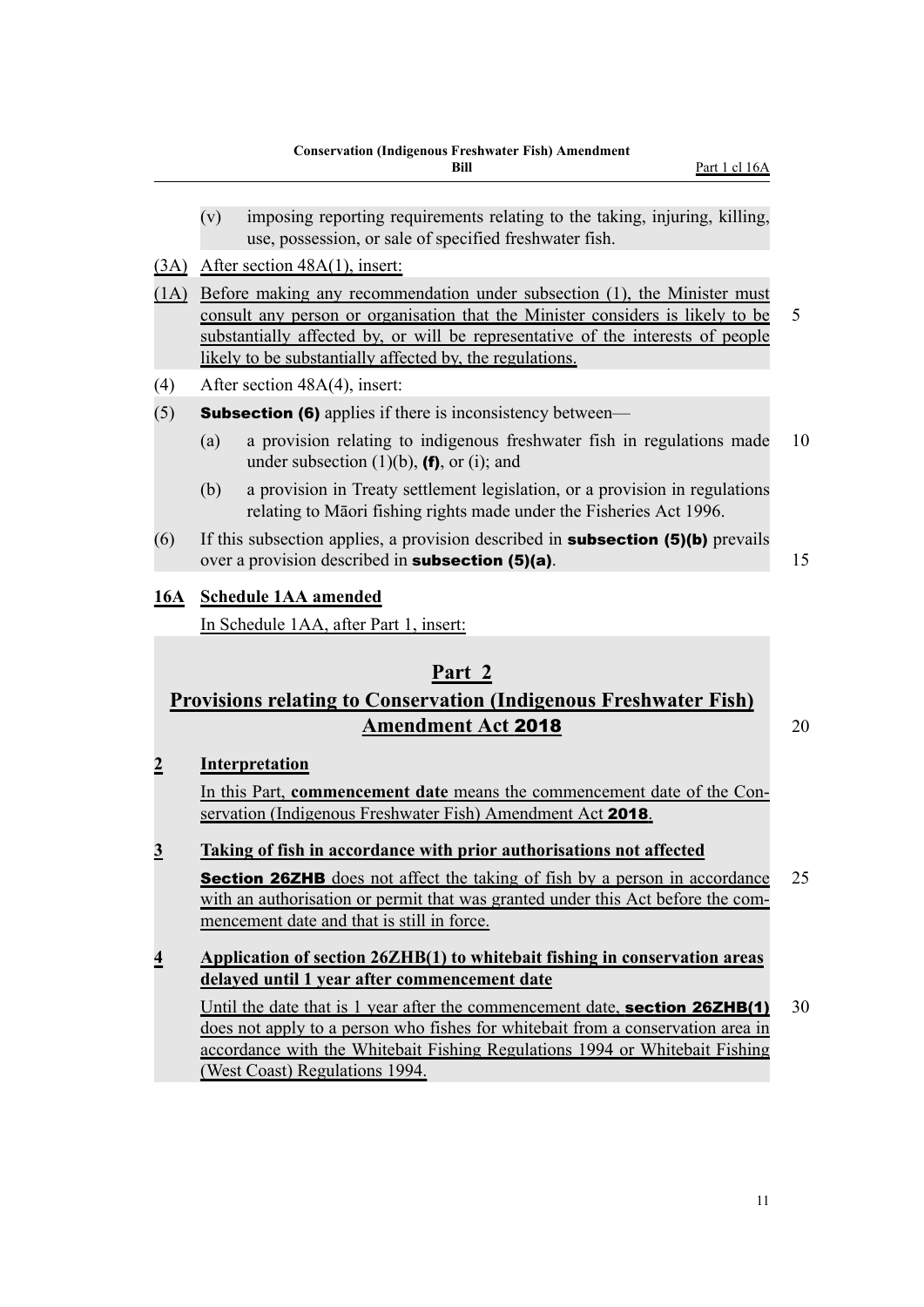<span id="page-25-0"></span>Part 2 cl 17

#### **5 Application of** section 26ZHB **to taking of fish in compliance with consent under Resource Management Act 1991**

**Section 26ZHB** does not affect a person who takes freshwater fish in order to comply with a condition of a consent that was granted under the Resource Management Act 1991 before the commencement date, if before that date, the 5 person was not required to obtain any kind of authorisation or permit under this Act to take the fish.

## **6 Application of regulations made under** section 48A(1)(na) **to existing hydroelectricity dams**

Regulations made under **subsection 48(1)(na)** do not apply to any hydro- 10 electricity dams constructed before the commencement date except where those regulations impose requirements that relate to the maintenance of any structure that could impede or affect the passage of freshwater fish or specified freshwater fish.

## **Part 2** 15 **Amendments to Freshwater Fisheries Regulations 1983**

### **17 Amendments to Freshwater Fisheries Regulations 1983**

Amend the Freshwater Fisheries Regulations 1983 as set out in the **Schedule**.